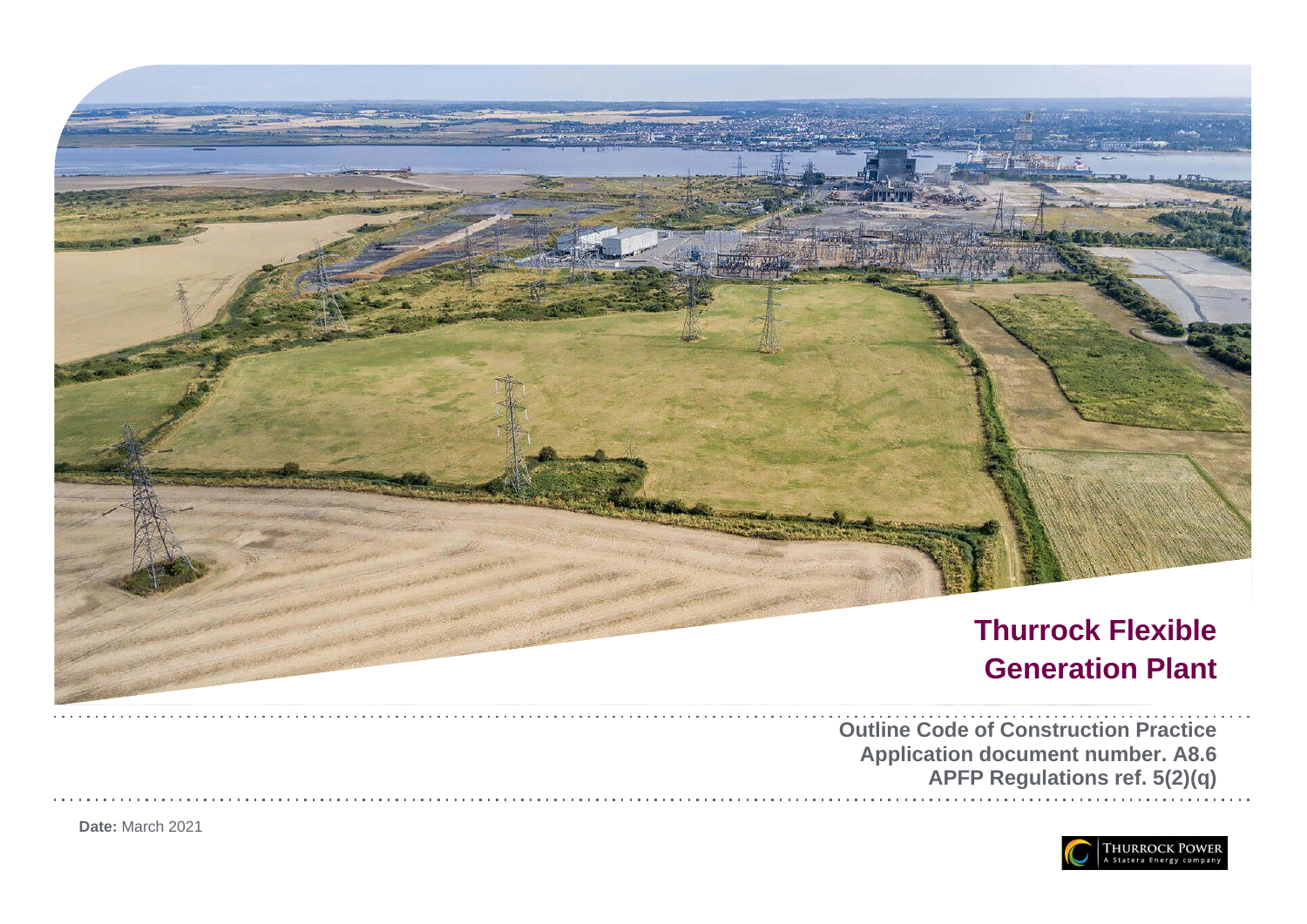

### **Outline Code of Construction Practice**

**Document ref. A8.6**

**APFP Regulations ref. 5(2)(q)**

Report Number: OXF10872

Version: Post-submission rev. 1

Date: March 2021

This report is also downloadable from the Thurrock Flexible Generation Plant website at: [http://www.thurrockpower.co.uk](http://www.thurrockpower.co.uk/)

Thurrock Power Ltd

1st Floor

145 Kensington Church Street

London W8 7LP

**Copyright © RPS**

The material presented in this report is confidential. This report has been prepared for the exclusive use of Thurrock Power Ltd and will not be distributed or made available to any other company or person without the knowledge and written consent of RPS.

Prepared by: Clare Russell

Contributors: Anna Gillespie, David Gabb

Checked by: Tom Dearing, Dan Smyth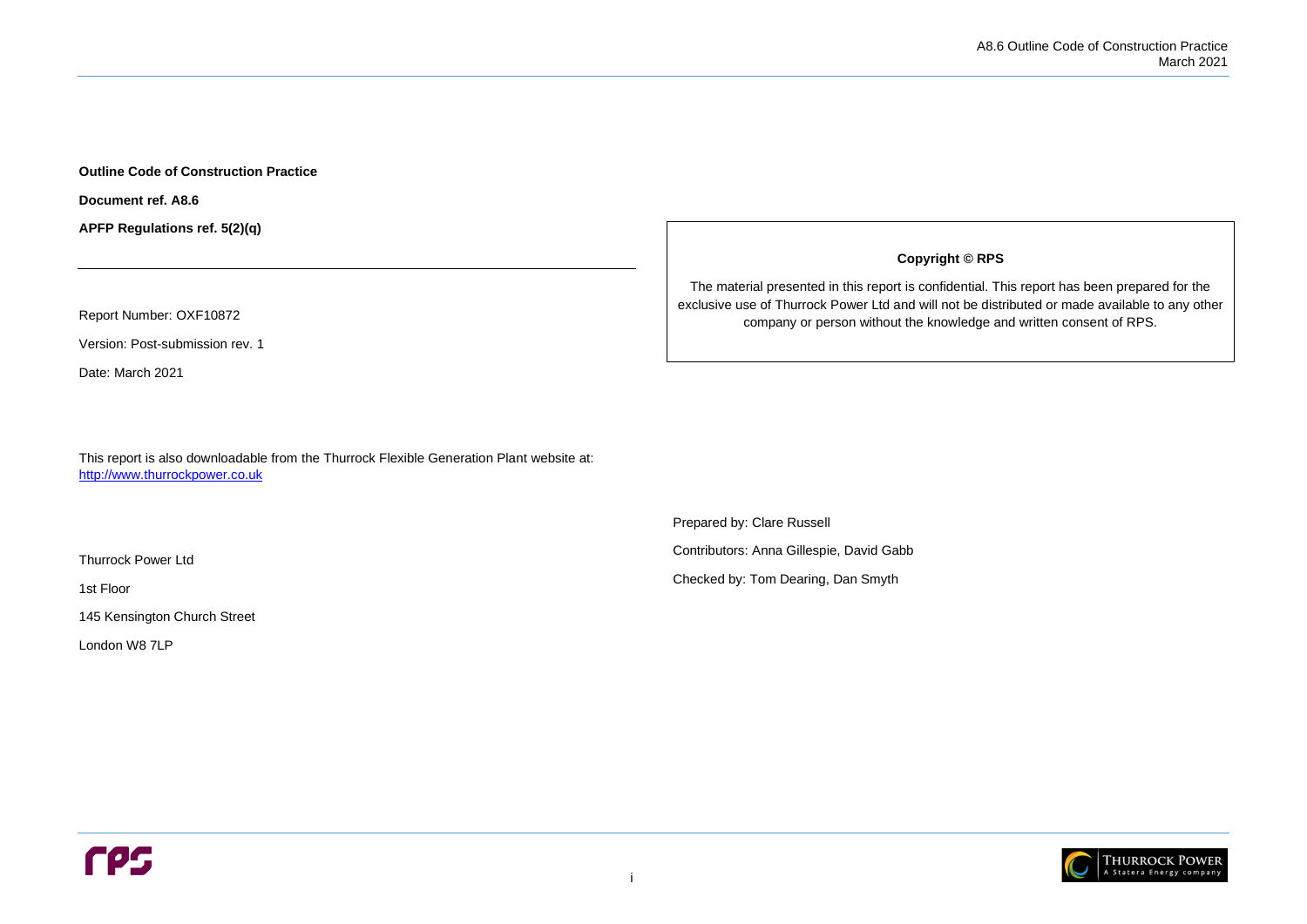## **Table of Contents**

| 1 <sub>1</sub> |  |
|----------------|--|
| 1.1            |  |
| 1.2            |  |
| 1.3            |  |
| 1.4            |  |
| 1.5            |  |
| 2.             |  |
| 2.1            |  |
| 2.2            |  |
|                |  |
| 3.1            |  |
| 3.2            |  |
|                |  |
| 4.1            |  |
| 4.2            |  |
| 4.3            |  |
| 4.4            |  |
| 4.5            |  |
| 4.6            |  |
| 4.7            |  |
| 4.8            |  |
| 4.9            |  |
| 4.10           |  |
| 5 <sub>1</sub> |  |
| 5.1            |  |
| 6.             |  |
| 6.1            |  |
| 6.2            |  |
| 6.3            |  |
| 6.4            |  |
| 6.5            |  |
| 6.6            |  |
| 6.7            |  |
| 6.8            |  |
| 6.9            |  |
| 6.10           |  |
| 6.11           |  |

## **Summary**

This document is the Outline Code of Construction Practice for the Thurrock Flexible Generating Plant. It provides general and topic-specific strategies, control measures and monitoring procedures to limit the potential adverse impacts from constructing the proposed plant, on the environment and the local community, as far as reasonably practicable.

# **Qualifications**

This document has been prepared by Clare Russell, an Associate and EIA Practitioner with over 18 years' experience in environmental consultancy focusing on environmental impact assessment and management of construction impacts.

A8.6 Outline Code of Construction Practice **March 2021** 

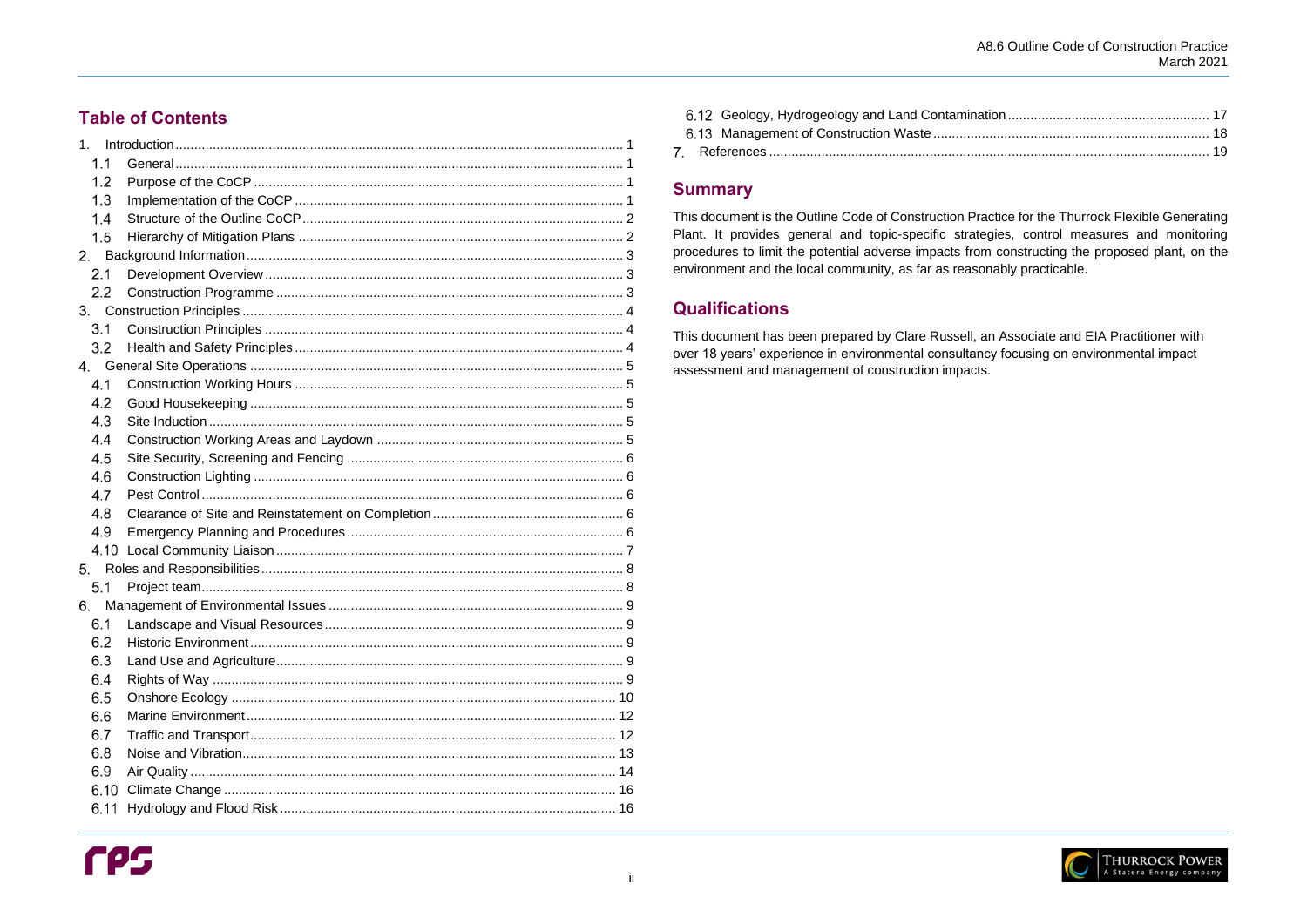### **Description**

Protective Equipment

ole Drainage System



# **Glossary**

| <b>Description</b>                                |
|---------------------------------------------------|
| Abnormal Indivisible Loads                        |
| Agricultural Land Classification                  |
| <b>Best Practicable Means</b>                     |
| <b>Building Research Establishment</b>            |
| <b>British Standard</b>                           |
| <b>British Standards Institution</b>              |
| <b>Considerate Contractors' Scheme</b>            |
| <b>Community Liaison Officer</b>                  |
| <b>Code of Construction Practice</b>              |
| <b>Construction Traffic Management Plan</b>       |
| <b>Construction Workers Travel Plan</b>           |
| Development Consent Order                         |
| Department of Environment, Food and Rural Affairs |
| Dust Management and Monitoring Plan               |
| <b>Environment Agency</b>                         |
| <b>Ecological Clerk of Works</b>                  |
| <b>Environmental Health Officer</b>               |
| Ecological Management Plan                        |
| <b>Environmental Product Declarations</b>         |
| <b>Environmental Statement</b>                    |
| Greenhouse Gas                                    |
| <b>Great Crested Newts</b>                        |
| <b>Heavy Goods Vehicles</b>                       |
| Institute of Air Quality Management               |
| Mean High-Water Springs                           |
| Marine Management Organisation                    |
| <b>Particulate Matter</b>                         |
|                                                   |

| <b>Unit</b> |            |
|-------------|------------|
| <b>PPE</b>  | Personal F |
| Q           | Quarter    |
| <b>SuDS</b> | Sustainabl |

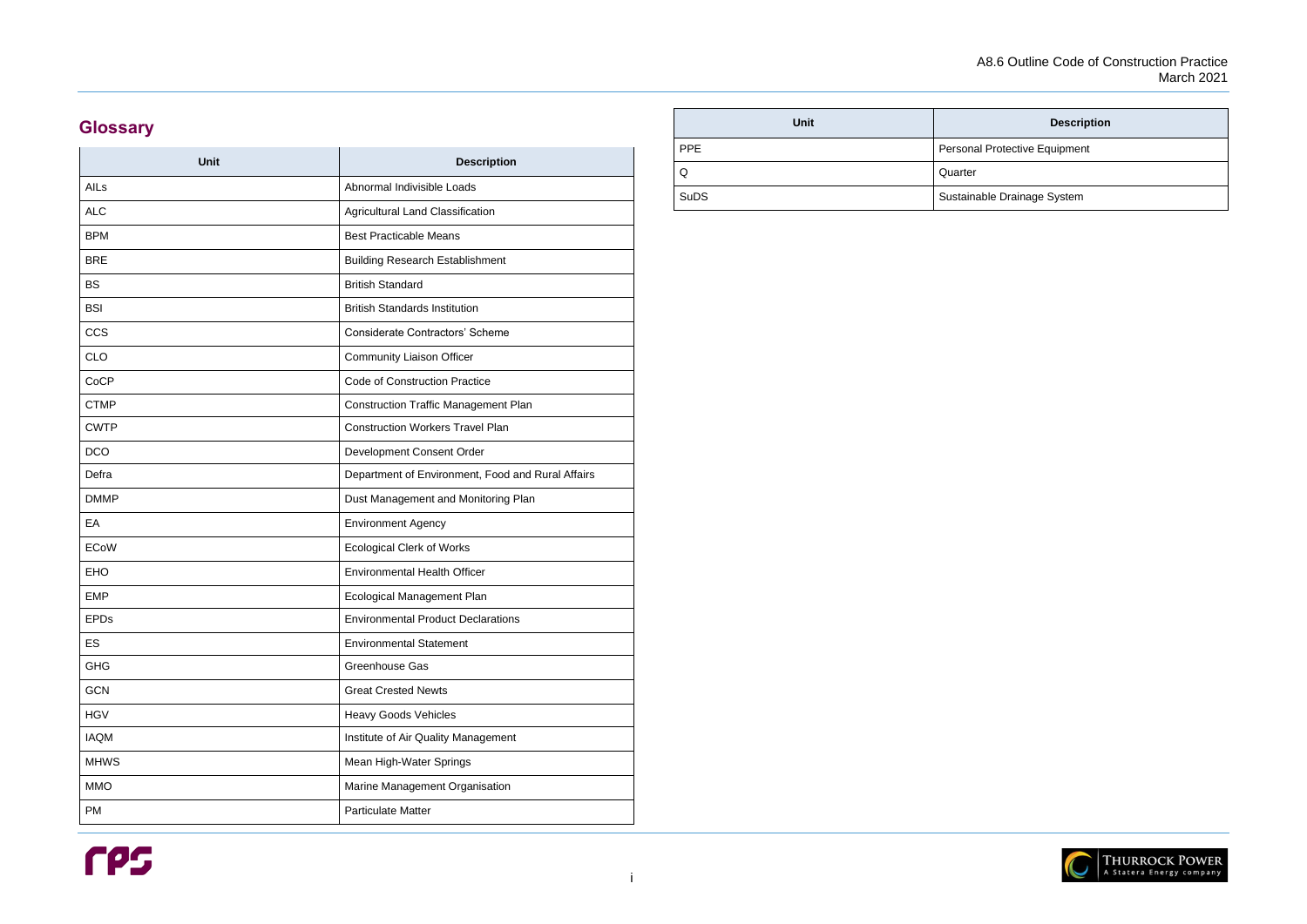

#### <span id="page-4-1"></span> $1.1$ **General**

# <span id="page-4-0"></span>**1. Introduction**

#### <span id="page-4-2"></span> $1.2$ **Purpose of the CoCP**

1.1.1 This document is an Outline Code of Construction Practice (CoCP) for the Thurrock Flexible Generation Plant (i.e. the proposed development). The Outline CoCP accompanies the application for development consent and the Environmental Statement (ES) by Thurrock Power Ltd (the Applicant). The proposed development is described in Volume 2, Chapter 2: Project Description of the ES (application document A6).

#### <span id="page-4-3"></span> $1.3$ **Implementation of the CoCP**

- 1.2.1 This Outline CoCP provides a framework of management measures that Thurrock Power Ltd and its construction contractors will be required to adopt and implement for all construction activities associated with Thurrock Flexible Generation Plant. They include strategies and control measures for managing the potential environmental impacts of constructing the proposed generation plant and limiting disturbance from construction activities as far as reasonably practicable. It focuses on the environmental aspects of the construction phase that may affect the interests of residents, businesses, the public and other environmental receptors near to the application site.
- 1.2.2 The term 'construction' in this Outline CoCP includes all site preparation, demolition, heavy goods vehicles (HGV) deliveries, waste removal, and all related engineering, construction and restoration activities as described in the ES (application document A6), specifically in Volume 2, Chapter 2: Project Description.
- 1.2.3 This Outline CoCP has been prepared in conjunction with the ES with the aim of ensuring that general best practice measures are followed during construction and any likely significant effects that are reported in the ES will be avoided where possible or mitigated.
- 1.2.4 This Outline CoCP incorporates legislative requirements, current standards and best practice measures to define the standards of construction practice that contractors will be required to adopt and implement. However, compliance with this Outline CoCP will not absolve Thurrock Power Ltd and its principal contractors or subcontractors from compliance with all legislation and byelaws relating to their construction activities.

### **Outline and Adopted CoCP**

- 1.3.1 The Outline CoCP establishes the principles for managing environmental impacts during the construction process and sets out a framework of management measures. It is based on the design information available at the time of the submission. The Outline CoCP will be updated as necessary during the Examination process to reflect ongoing discussions with key stakeholders.
- 1.3.2 The framework and principles of the Outline CoCP will be used to prepare a final CoCP which will be adopted by Thurrock Power Ltd. The adopted CoCP will be prepared during the detailed design stage (post consent) to reflect more detailed design information (e.g. construction techniques) and site-specific control measures, including any relevant Requirements set out in the DCO.
- 1.3.3 Construction activities will not commence until the adopted CoCP has been agreed with Thurrock Council.
- 1.3.4 The Outline CoCP submitted at the end of the Examination process, or the adopted CoCP (as appropriate and if available) will be incorporated into the contracts of the principal contractors for all construction works authorised by the Development Consent Order (DCO).
- 1.3.5 All principal contractors, subcontractors and their suppliers will be required to follow the relevant provisions of the adopted CoCP.

### **Construction Method Statements**

1.3.6 Prior to commencement of specific construction activities, the principal contractor will develop Construction Method Statements that will set out the construction operations to be undertaken (including construction methods and types of plant required), the associated environmental and health and safety issues and the appropriate measures. The activities requiring a method statement will be identified using a risk-based approach during detailed design.

### **Training**

1.3.7 All construction staff employed on Thurrock Flexible Generation Plant will receive training on their responsibilities for minimising the risk to the environment and implementing the measures set out in this Outline CoCP.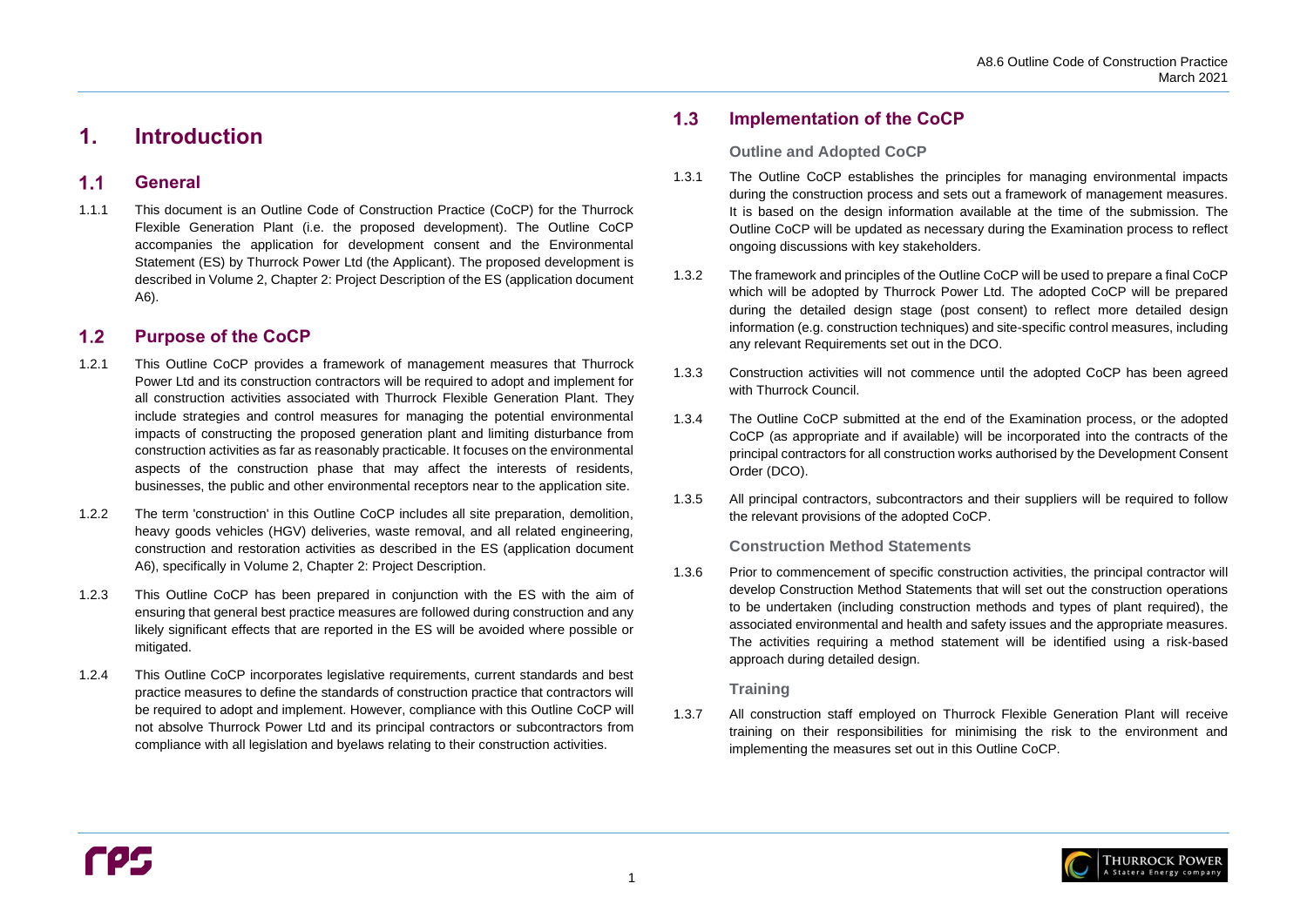

#### <span id="page-5-0"></span> $1.4$ **Structure of the Outline CoCP**

- 1.4.1 This Outline CoCP follows the structure below:
	- Section [3](#page-7-0) Construction Principles;
	- Section [4](#page-8-0) General Site Operations;
	- Section [5](#page-11-0) Roles and Responsibilities;
	- Section [6](#page-12-0) Management of Environmental Issues; and
	- Section [7](#page-22-0) References.

1.3.8 The principal contractors will ensure that contractors employ an appropriately qualified and experienced workforce. The principal contractors will also be responsible for identifying the training needs of their personnel to enable appropriate training to be provided. The training will include site briefings and toolbox talks to equip the workforce with the necessary knowledge on health, safety and environmental topics, and the relevant environmental control measures pertinent to works to be carried out that day.

#### <span id="page-5-1"></span> $1.5$ **Hierarchy of Mitigation Plans**

<sup>&</sup>lt;sup>1</sup> The EMP will be developed to incorporate the landscape management and after care plan prior to the construction of each part of the proposed development



- 1.5.1 This Outline CoCP provides the overarching plan setting out the general principles for managing environmental impacts during the construction phase. Construction impacts will also be controlled through measures set out in the following standalone documents:
	- Outline Ecological Management Plan<sup>1</sup> (EMP) (application document A8.7);
	- Outline Construction Traffic Management Plan (CTMP) (application document A8.8); and
	- Outline Construction Workers Travel Plan (CWTP) (application document A8.9).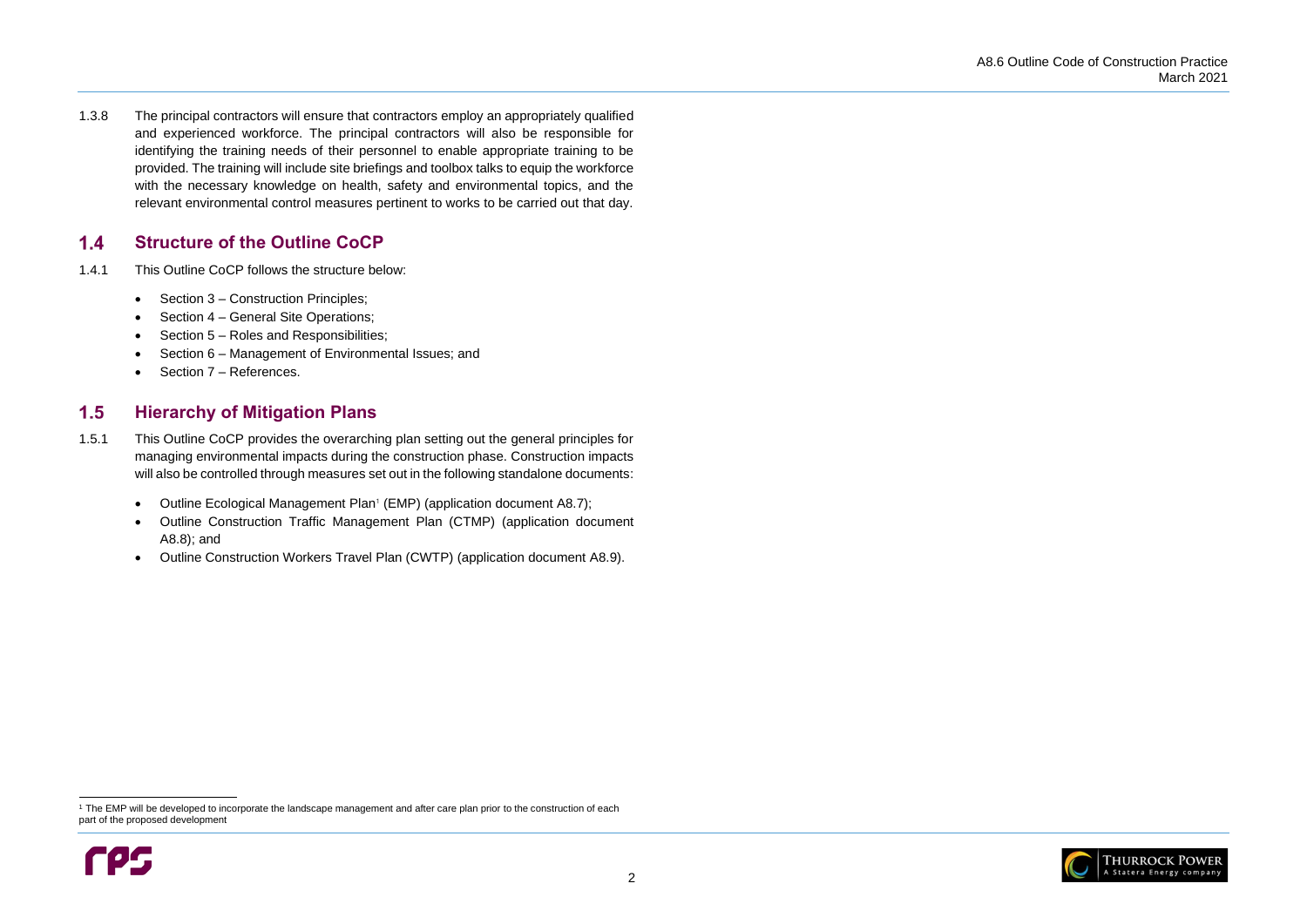#### <span id="page-6-0"></span>**Background Information**   $2.$

#### <span id="page-6-1"></span> $2.1$ **Development Overview**

#### <span id="page-6-2"></span> $2.2$ **Construction Programme**

- 2.1.1 In overview, the proposed development comprises the construction and operation of:
	- reciprocating gas engines with rated electrical output totalling 600 MW;
	- batteries with rated electrical output of 150 MW and storage capacity of up to 600 MWh;
	- gas and electricity connections;
	- creation of temporary and permanent private access routes for construction haul and access in operation, including a permanent causeway for the delivery of abnormal indivisible loads (AILs) by barge; and
	- designation of exchange Common Land and habitat creation or enhancement for protected species translocation and biodiversity gain.
- 2.1.2 For the purpose of this Outline CoCP the following definitions are used.
	- Main development site: the area of land within which the principal built elements of the proposed development will be constructed, i.e. gas engines, batteries and customer substations.
	- Order limits: the boundary of the DCO application within which all temporary and permanent works for the proposed development will be undertaken.
- 2.1.3 Further information about the proposed development is provided in Volume 2, Chapter 2: Project Description of the ES.
- 2.2.8 The minimum construction period for a single-phase development is expected to be 12 months and maximum 24 months. Depending on the requirement for preliminary works and time period for discharge of requirements, the start of construction may be in Q2 2021 or later in the year. Assuming a Q2 start and a minimum 12 month programme, this would be generally as follows.
	- Q2-Q3 2021: main development site preparation and ground works, construction of causeway and construction access roads, start of gas pipeline trenching;
	- equipment; connection of gas supply pipeline and electricity export cables;
	- and permanent access road; and
	- end of Q1 2022: facility is available for operation.
- 2.2.1 Subject to being granted development consent and subsequent Final Investment Decision, the earliest date of development start would be in quarter two (Q2) 2021.
- 2.2.2 Advance enabling works that do not require consents or licenses may be undertaken during 2020 to establish the conditions (e.g. through grass mix planting) for providing exchange Common Land, protected species management and habitat creation.
- 2.2.3 There may also be a further period of preliminary works, following the DCO being made but prior to discharge of all requirements necessary for commencement of the main construction works, to undertake further enabling activities requiring consent such as ditch excavation to establish water vole habitat or geo-environmental and archaeological excavations.

2.2.9 If the proposed development is constructed in three phases, these are anticipated to be as follows. Each phase may last 18 months and the overall construction programme may last four and a half to six years, i.e. each phase may be back to back or there may be a gaps of around nine months between phases, depending on market conditions.

- 2.2.4 The earliest start of construction work on the main development site (zone A), causeway and haul roads and gas connection is expected to be Q2 2021.
- 2.2.5 The proposed development may then be constructed as a whole in a single phase of work or may be split into three phases, subject to the Final Investment Decision.
- 2.2.6 National Grid intends to have completed the necessary works for the proposed development's electrical export connection within Tilbury Substation by Q1 2022.

### **Enabling works**

- 2.2.7 Enabling works would be in two stages, the first being works that can be undertaken without consents or licenses provided through the DCO and the second being any further works authorised by the DCO that can be carried out prior to discharge of all requirements:
	- 2020 and Q1 2021: advance enabling works to establish conditions for provision development site; and
	- investigation and potential protected species relocation.

of exchange common land and habitat creation / enhancement outside main

• (if required) Q2-3 2021: preliminary works such as excavation for ditches or site

## **Single phase construction**

• Q4 2021: construction/installation of gas engines, batteries and associated • Q4 2021 – Q1 2022: commissioning and energisation; completion of landscaping



### **Three phase construction**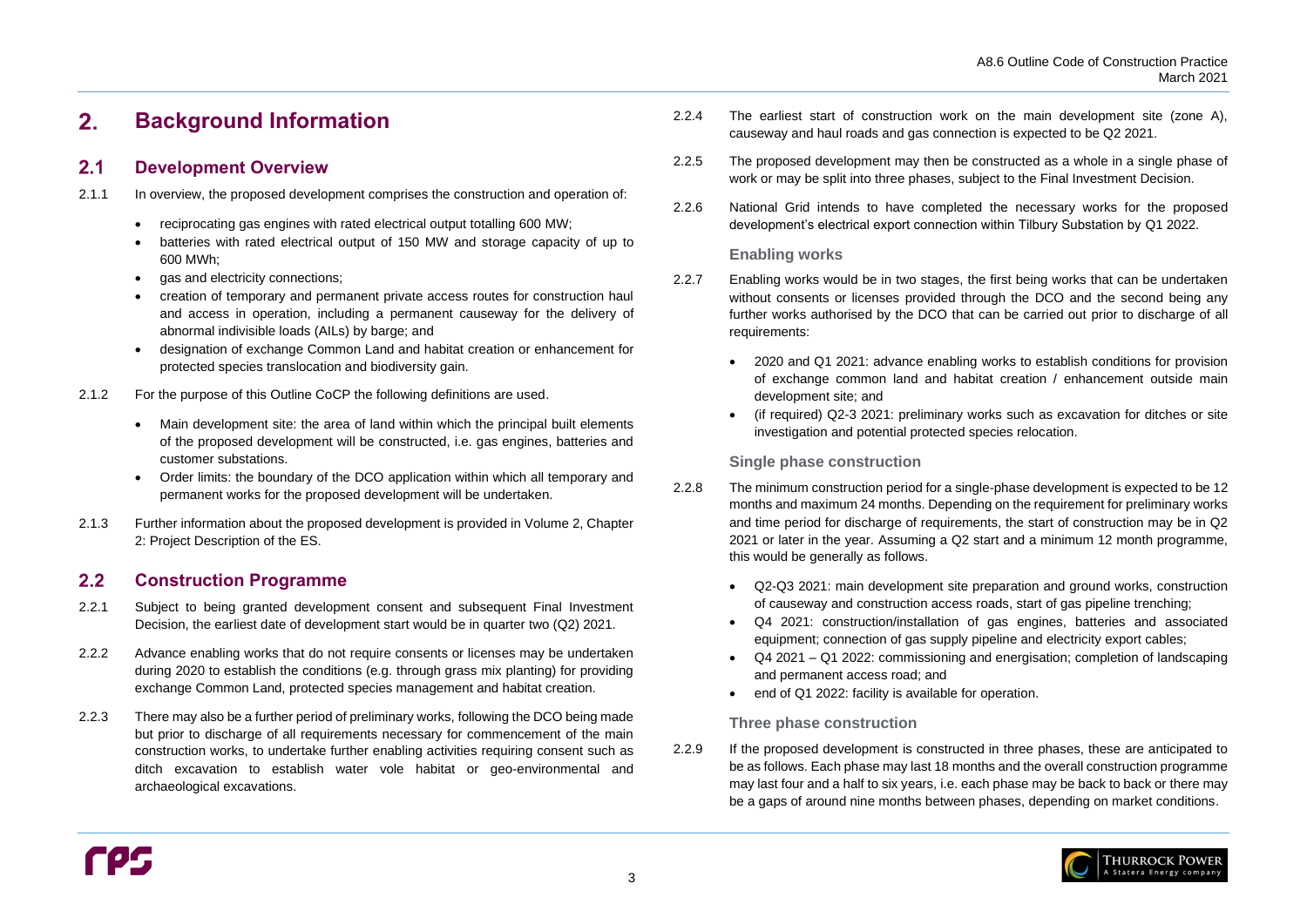#### <span id="page-7-0"></span> $3.$ **Construction Principles**

#### <span id="page-7-1"></span> $3.1$ **Construction Principles**



#### <span id="page-7-2"></span> $3.2$ **Health and Safety Principles**

- 3.1.1 Thurrock Flexible Generation Plant will be constructed in an environmentally sensitive manner and will meet the requirements of all relevant legislation, codes of practice and standards as identified in the ES and any updates to legislation or standards adopted at the time of construction to limit the adverse impacts on the local community and environment as far as reasonably practicable. Opportunities to reduce emissions and embodied carbon during the construction process through the implementation of construction practices on site and the selection of materials will be considered where appropriate.
- 3.1.2 The appointed site manager and the associated management team will be responsible for the implementation of the CoCP provisions, for monitoring and for ensuring that the various construction contractors are in compliance with these requirements.
- 3.1.3 All principal contractors will be required to sign up to, and implement, the Considerate Contractors' Scheme (CCS). The scheme is a voluntary Code of Considerate Practice which seeks to minimise disturbance caused by construction sites to the immediate neighbourhood.

- 3.2.1 Specific health and safety principles will be set and implemented as part of the construction of the generation plant. These would ensure that the health and safety and welfare of employees are considered. Appropriate industry standards for health and safety will be applied and continuous actions will be taken to secure a high level of safety performance, where required.
- 3.2.2 Arrangements will be put in place for the discharge of all duties under the Construction (Design and Management) Regulations 2015.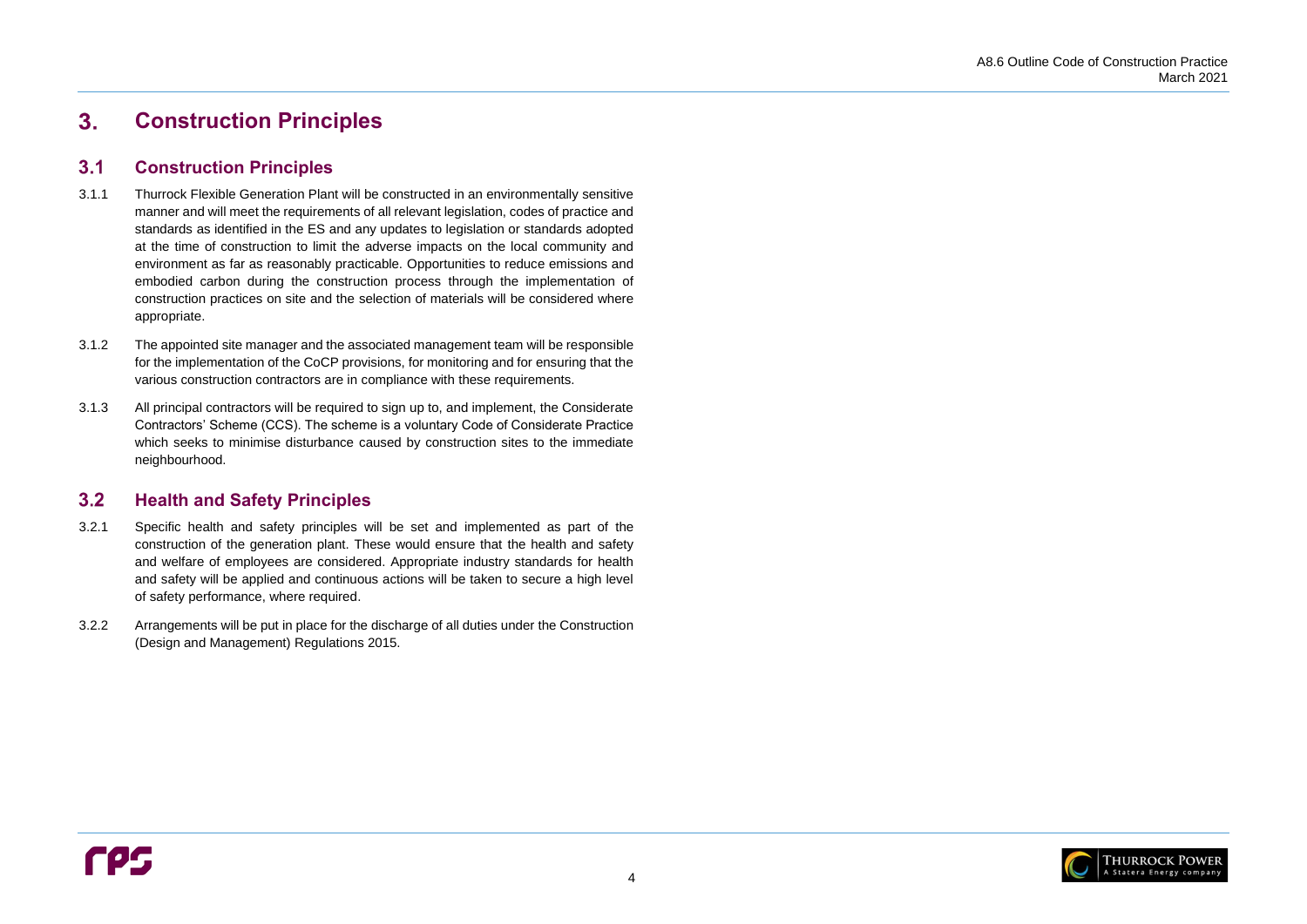#### <span id="page-8-0"></span>**General Site Operations**  4.

#### <span id="page-8-1"></span> $4.1$ **Construction Working Hours**

**Normal working hours** 

- 4.1.1 Normal construction working hours will be:
	- Monday To Friday:  $08:00 18:00$  hours;
	- Saturday: 08:00 13:00 hours; and
	- No Sunday, bank holiday or night working, with certain exceptions detailed below.
- 4.1.2 Up to an hour before and after the normal construction working hours, the contractors may undertake the following activities:
	- Arrival and departure of the workforce at the site and movement around the main development site that does not require the use of plant;
	- Site inspections and safety checks; and
	- Site housekeeping that does not require the use of plant.
- 4.1.3 Deliveries to the main development site will only occur during the normal construction working hours unless otherwise agreed.

**Activities outside core working hours**

#### <span id="page-8-2"></span> $4.2$ **Good Housekeeping**

- 4.1.4 In certain circumstances, work may be undertaken outside of the normal construction working hours in order to maintain the construction programme or address particular logistical, construction or environmental constraints.
- 4.1.5 For example, it is possible that certain construction activities may be required that cannot be interrupted, such as a continuous concrete pour. Up to 10 days of 24-hour construction working (not necessarily consecutive) per phase for such continuous activities has been assumed as a maximum for assessment in this ES.
- 4.1.6 Non-noisy activities such as fit-out within buildings may be undertaken outside the normal working hours where these would not cause disturbance off-site.
- 4.1.7 Abnormal loads, construction plant delivery, or works affecting the railway may also be undertaken outside normal working hours.
- 4.1.8 Activities outside of the normal working hours will be agreed with the Thurrock Council Environmental Health Officer (EHO) in consultation with relevant stakeholders (e.g. third-party asset owner) as required.

#### <span id="page-8-3"></span>**Site Induction** 4.3

#### <span id="page-8-4"></span> $4.4$ **Construction Working Areas and Laydown**

- 4.2.1 A good housekeeping policy will be applied to the construction areas at all times. As far as reasonably practicable the following principles will be applied:
	- All working areas will be kept in a clean and tidy condition;
	- Adequate welfare facilities will be provided for construction staff;
	- Smoking areas at site offices/compounds or work sites will be equipped with containers for smoking wastes – these will not be located at the boundary of working areas or adjacent to neighbouring land;
	- Wheel washing facilities will be cleaned frequently;
	- Open fires will be prohibited at all times;
	- All necessary measures will be taken to minimise the risk of fire and the contractor will comply with the requirements of the local fire authority;
	- Waste from the construction areas will be stored securely to prevent wind blow; and
	- daily basis.

• Waste (particularly food waste) will be removed from the welfare facilities on a



- 4.3.1 The construction of the proposed development will require all personnel working on site to have a site induction that includes an environmental protection and good practice component. Prior to commencing work on site, personnel will have attended the site induction.
- 4.3.2 Site inductions will include reference to compliance with relevant planning / licence conditions, environmental requirements; environmental management structure and contacts; site specific environmental sensitivities; waste management arrangements; water and wastewater management; hazardous material management; fuel, oil and chemical management; spill contingency and environmental emergency response; reporting of incidents and complaints. More specific information will be provided to staff according to their role.

4.4.1 The main construction working and laydown areas will be contained within the main development site.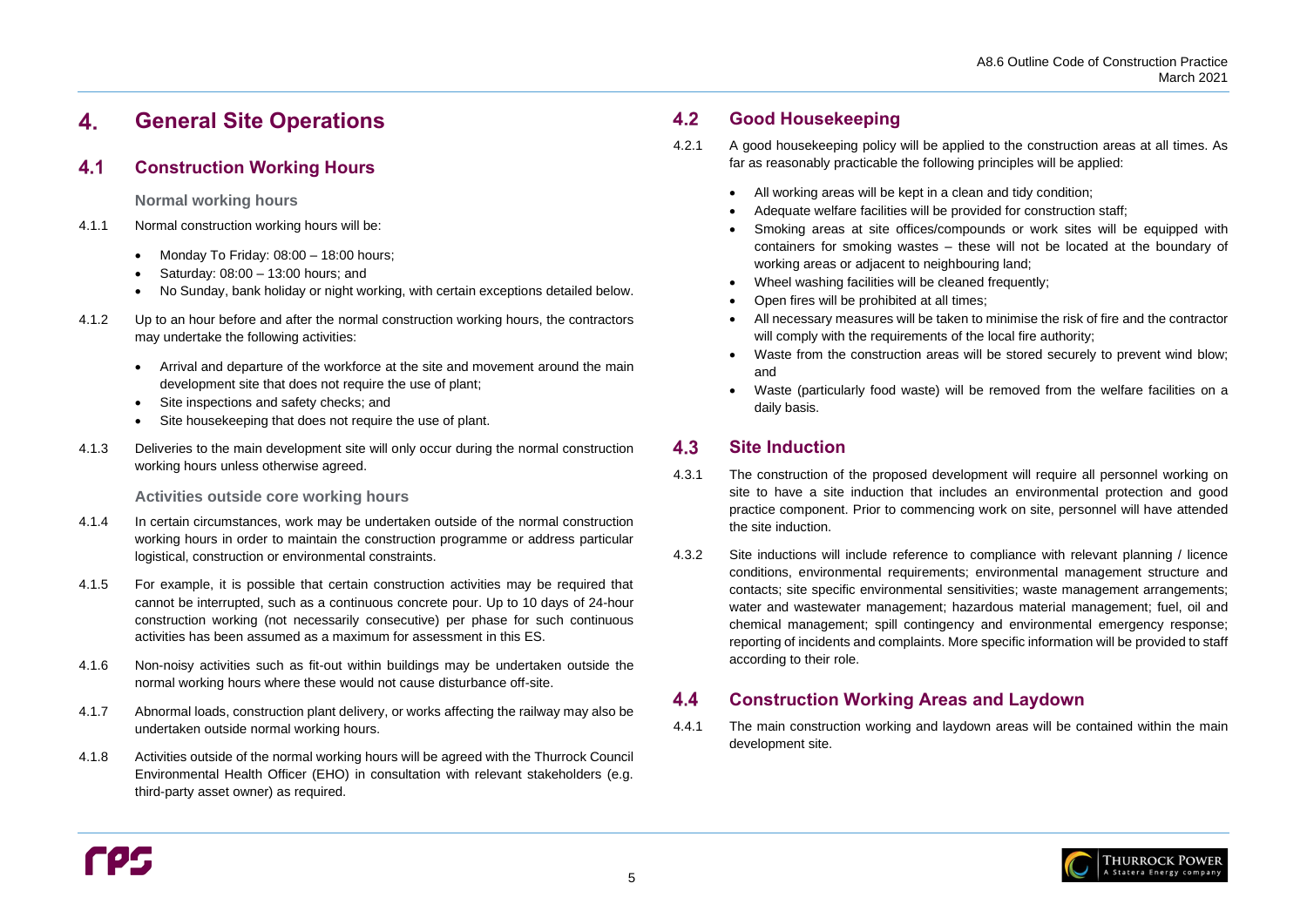

#### <span id="page-9-0"></span>4.5 **Site Security, Screening and Fencing**

- 4.4.2 Working corridors of up to 20 m width for the construction of temporary and permanent access roads and 23 m for the gas pipeline route are assumed (within the Order Limits) to allow for construction plant access, spoil and materials laydown. An indicative crosssection of the working area for gas pipeline trenching and installation is shown in the Gas Connection Concept Design Report (application document A7.4).
- 4.4.3 A total of up to 2 hectares may be used for temporary construction compound(s) and materials laydown within the corridor of land south of the railway line.

#### <span id="page-9-1"></span>**Construction Lighting** 4.6

- 4.5.1 The construction compound(s) will be secured to minimise the opportunity for unauthorised entry. All working areas will be fenced off from members of the public and to prevent animals from straying onto the construction areas.
- 4.5.2 All boundary fences/screens will be maintained in a tidy condition throughout the construction period to ensure they are fit for purpose.
- 4.5.3 Where possible, access to construction areas will be limited to specified entry points and all personnel entries/exits will be recorded for security and health and safety purposes. Security will be provided to prevent unauthorised entry to the site. Site gates will be closed and locked when there is no site activity and appropriate security measures will be implemented.
- 4.5.4 All temporary screening and fencing will be removed as soon as reasonably practicable after completion of the construction works.

#### <span id="page-9-2"></span>4.7 **Pest Control**

#### <span id="page-9-3"></span>4.8 **Clearance of Site and Reinstatement on Completion**

#### <span id="page-9-4"></span>4.9 **Emergency Planning and Procedures**

- 4.6.1 External lighting of the main development site will be designed and positioned to manage emissions from artificial light in accordance with good practice, whilst maintaining safety and security obligations.
- 4.6.2 Site lighting will be positioned and directed to minimise nuisance to footpath users, residents, to minimise distractions to passing drivers on nearby public highways and to minimise skyglow, so far as reasonably practicable. Measures will also be implemented to avoid or minimise lighting spillage impacts on ecological resources, including nocturnal species.

4.6.3 Lighting during construction will take into account the requirements set out in BS EN 12464-2:2014 (British Standards Institution (BSI), 2014a). Lighting units will be designed to minimise illumination outside the construction works area (e.g. will be directional, task orientated and where possible, fully shielded). Further details regarding lighting during the construction phase will be developed post consent.

4.7.1 The risk of pest/vermin infestation will be reduced by ensuring any putrescible waste is stored appropriately and collected daily from the construction areas, and effective preventative pest control measures are implemented. Any pest infestation will be dealt with promptly and notified to Thurrock Council as soon as practicable.

- 4.8.1 The construction compound(s) will be cleared on completion of construction works and all plant, temporary buildings or vehicles will be removed.
- 4.8.2 If works are delivered in phases, temporary construction compounds will be removed on completion of construction work associated with that phase unless otherwise approved by Thurrock Council.

- 4.9.1 Emergency procedures will be developed by the principal contractor for the proposed development taking into account the anticipated hazards and the conditions at each work site.
- 4.9.2 The procedures will be documented in an Emergency Response Plan and will include emergency pollution control measures (based on Environment Agency guidelines where appropriate), fire and site evacuation, and spill prevention control procedures and instructions to workforce. The Plan will include pro-active management practices to ensure that any pollution that may occur is minimised, controlled, reported to relevant parties/personnel and remediated.
- 4.9.3 The Emergency Response Plans will also contain emergency phone numbers and the method of notifying Thurrock Council and statutory authorities. The procedures will be displayed at the main development site and other work sites where appropriate, and site staff will be required to follow them at all times.
- 4.9.4 A Flood Evacuation Plan for the construction and operational phases has been developed and is included as application document A8.5.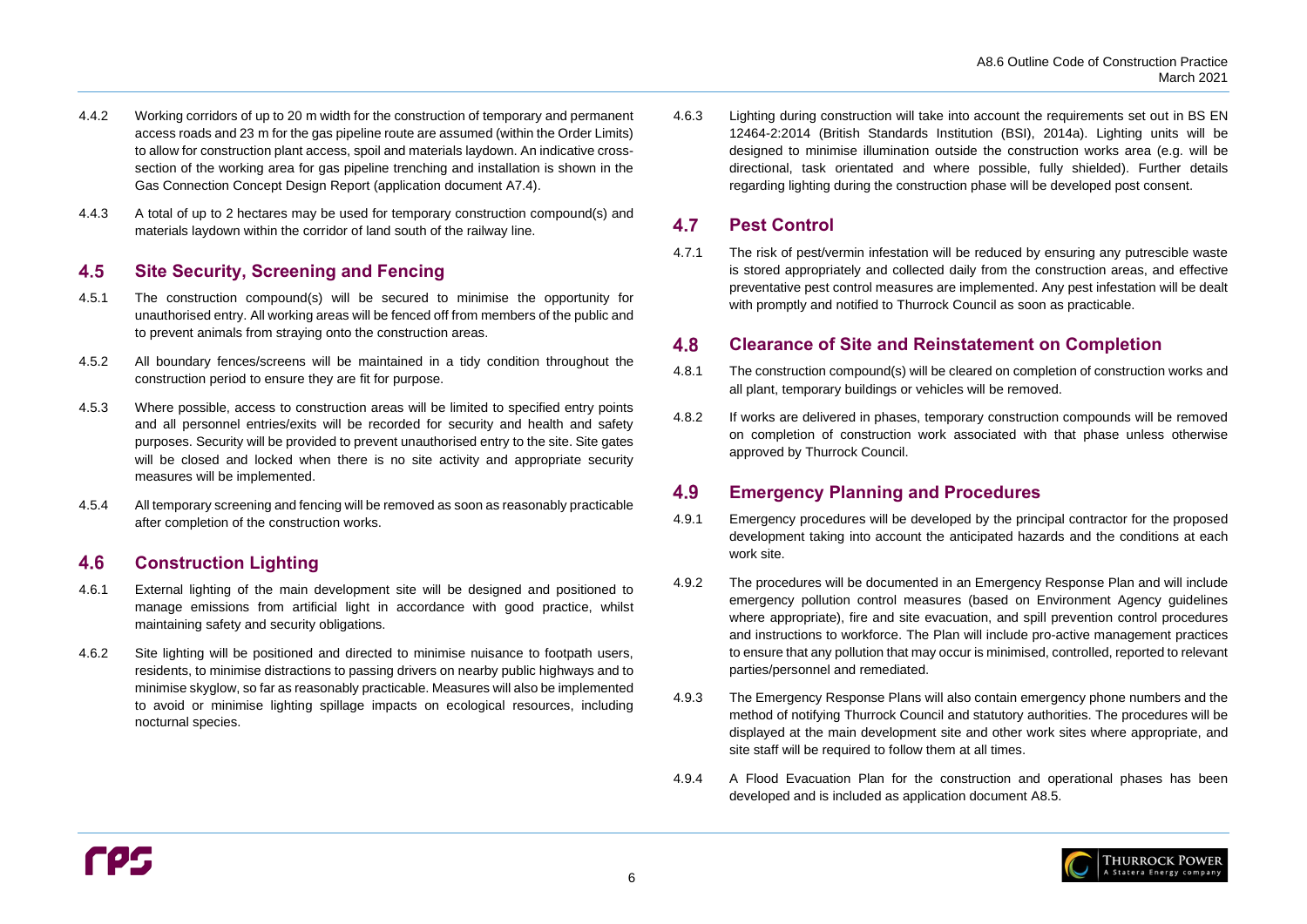

#### <span id="page-10-0"></span>**Local Community Liaison** 4.10

- 4.10.1 Thurrock Power Ltd will take a proactive approach to communication with local residents and businesses that may be affected by the construction of Thurrock Flexible Generation plant. A local Community Liaison Officer (CLO) will be appointed prior to the commencement of construction activities and will be in place for the duration of the construction process. The CLO will manage contacts with resident groups, schools, emergency services and local businesses with regard to general construction works.
- 4.10.2 A website has been established for Thurrock Flexible Generation plant and it will be regularly updated before and during the construction process with overall progress and upcoming works, including the likely duration of the works.
- 4.10.3 Advance notice will be given of any construction works which could restrict access for residents/local businesses and, where practicable, an alternative access will be established.
- 4.10.4 Occupiers of nearby properties will be informed of particularly noisy construction activities and their duration, and of any potential evening and night time works.
- 4.10.5 A 24-hour help line will be set up to record complaints from the public. Details of the help line will be promoted on site notice boards, press releases and on the project web site. All complaints will be logged, investigated and, where appropriate, rectified by necessary action.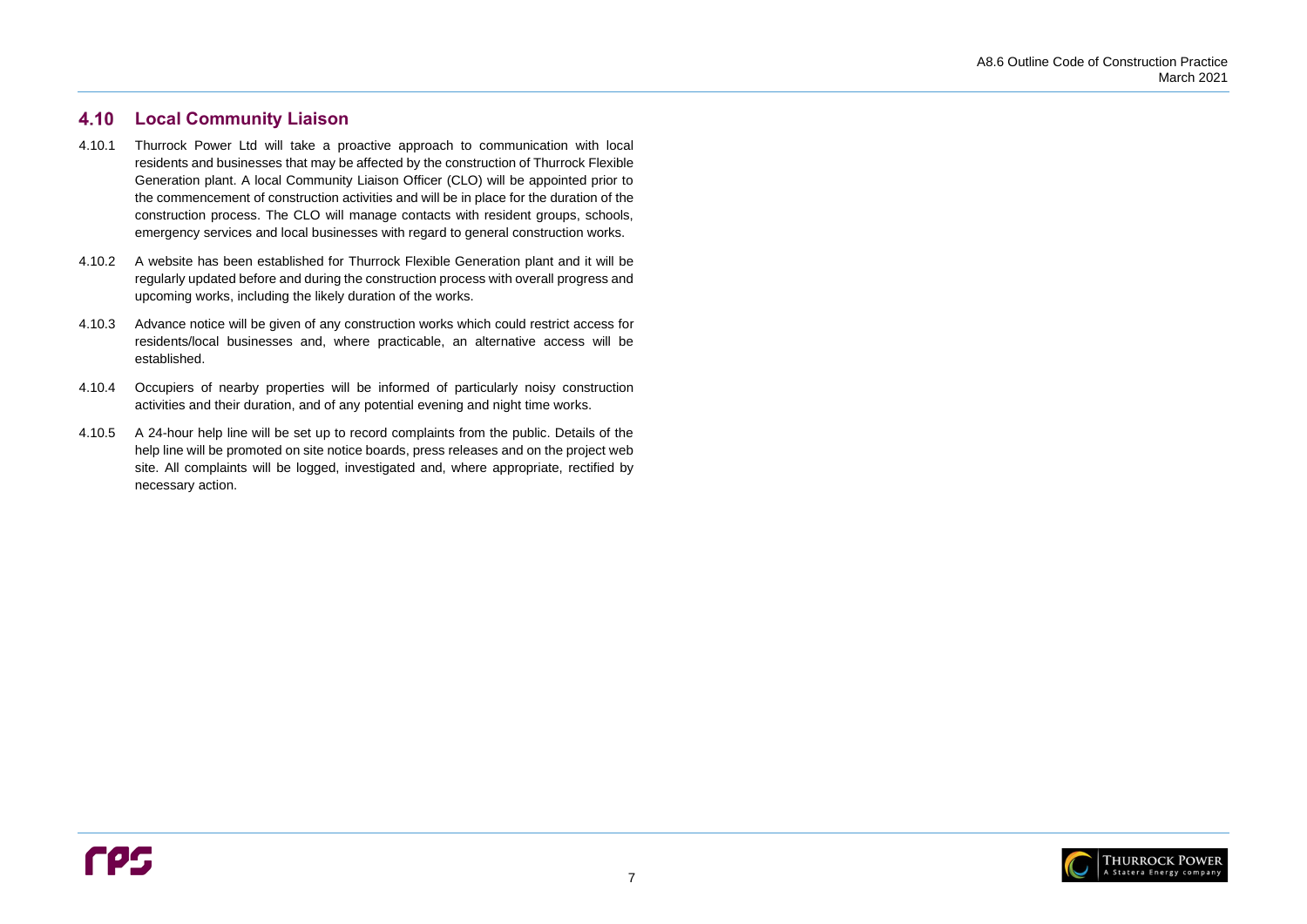

#### <span id="page-11-0"></span>**Roles and Responsibilities** 5.

#### <span id="page-11-1"></span> $5.1$ **Project team**

5.1.1 Whilst the key roles for the construction project team will not be assigned until post consent, the environmental roles required to implement the CoCP are set out in the sections below. The Applicant and the principal contractor will agree the appointment of these roles.

**Site Manager**

5.1.2 The Site Manager has overall responsibility for the site and will be responsible for maintaining the CoCP document and systems as a working document; ensuring environmental standards are adhered to and monitoring compliance during construction; carrying out regular monitoring and inspections of construction work activities; and undertaking staff induction courses on environmental issues.

### **Environmental Co-ordinator**

5.1.3 The Environmental Co-ordinator will be responsible for the interface between the environmental specialists and engineers. They will have the primary responsibility for managing environmental issues through construction and post-construction monitoring and for obtaining the relevant licenses and consents.

**Clerk of Works**

5.1.4 The Clerk of Works will be responsible for overseeing construction activities to ensure all environmental commitments are met and compliance with the conditions of all licences and permits.

**Ecological Clerk of Works**

5.1.5 The Ecological Clerk of Works (ECoW) will report on ecological matters and will be responsible for undertaking preconstruction surveys and monitoring. The ECoW will review results of protected species surveys prior to the commencement of works in different areas and will contribute to the preparation of method statements in conjunction with the principal contractors, where appropriate.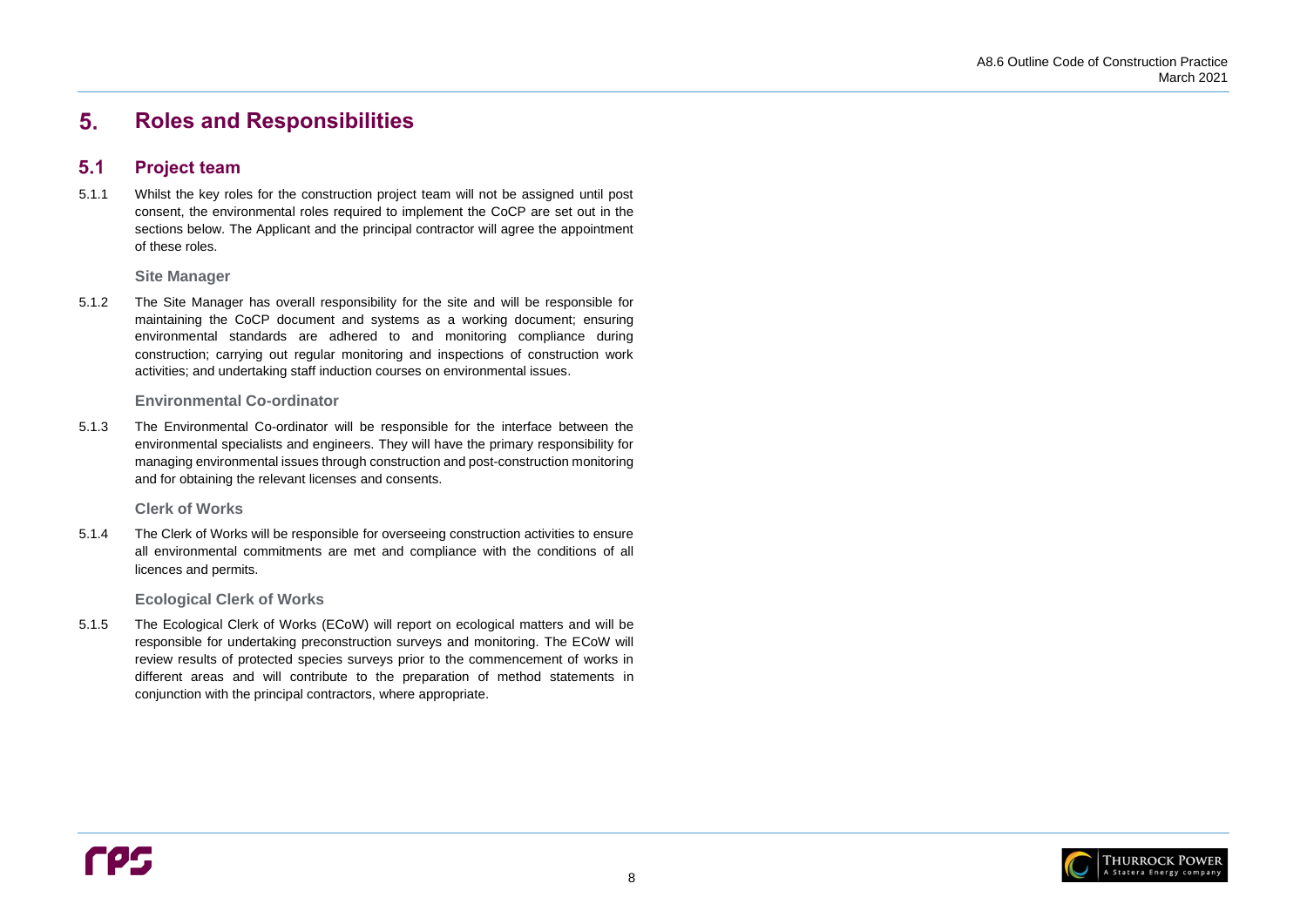#### <span id="page-12-0"></span> $6.$ **Management of Environmental Issues**

#### <span id="page-12-1"></span> $6.1$ **Landscape and Visual Resources**

### **Objectives**

6.1.1 Construction works will be carried out in such a way to ensure that disturbance to landscapes and visual receptors (identified in ES Volume 3, Chapter 6: Landscape and Visual Resources) is controlled.

### **Management measures**

#### <span id="page-12-2"></span> $6.2$ **Historic Environment**

6.1.2 Existing trees that are to be retained will be identified and protected during the construction process in accordance with the requirements of British Standard 5837:2012 Trees in relation to design, demolition and construction. The Arboricultural Impact Assessment and accompanying drawings (application document reference A8.1) identifies the vegetation to be retained.

### **Objectives**

6.2.1 To minimise the impact of construction works on buried archaeology, heritage assets and their setting.

### **Management measures**

#### <span id="page-12-3"></span>6.3 **Land Use and Agriculture**

- 6.2.2 An Outline Written Scheme of Archaeological Investigation (Outline WSI, application document A8.11) has been prepared setting out a proposed comprehensive mitigation strategy for undertaking non-intrusive and intrusive archaeological recording for both the terrestrial and marine historic environment.
- 6.2.3 Geophysical surveys will be undertaken of areas not yet surveyed and where ground disturbance is proposed. The results of the surveys will inform a programme of targeted evaluation/mitigation as appropriate.
- 6.2.4 Additional geotechnical boreholes, geoarchaeological and deposit monitoring will be undertaken to gather further information and knowledge regarding the palaeoenvironmental sequencing of the Holocene.
- 6.2.5 Targeted archaeological evaluation and/or excavation and recording of the findings will be undertaken to understand the archaeological potential of the area and preserve records.

#### <span id="page-12-4"></span>**Rights of Way**  $6.4$



6.2.7 Identification of unexpected archaeological assets/sites encountered during the construction phase will be undertaken in line with procedures agreed with the relevant authorities, as set out in the Outline WSI. The procedures will be contained within the Written Scheme of Investigation.

## **Objective**

6.3.1 To protect the quality and integrity of the soil resources, and to maintain farm access and agricultural businesses and employment where possible.

## **Mitigation measures**

- 6.3.2 Consideration will be given to the appropriate use of different soil resources on the sites during construction. This will draw upon the soils information collected during Agricultural Land Classification (ALC) surveys reported in ES Volume 6, Appendix 8.1: Published ALC Information and ALC Site Survey Results, and will take into account the principles of good practice in soil handling and restoration as set out in the following guidance documents:
	- Department for Environment, Food and Rural Affairs (Defra) (2000) Good Practice Guide for Handling Soils; and
	- Defra (2009) Construction Code of Practice for the Sustainable Use of Soils on Construction Sites (including the Toolbox Talks).
- 6.3.3 A Soil Management Strategy will be produced as to ensure the above measures are implemented.

6.4.1 In order to maintain access along Public Rights of Way the following will be provided.

- If it is necessary to temporarily close the northern section of FP200, a temporary document A2.4).
- 

signed diversion will be provided from Station Road to join the remaining length of FP200 to the south as shown in the Access and Rights of Way Plans (application

• Appropriate management measures as required, which may include fencing, safety signage and use of a banksman, will be provided for the crossing of the Thames Estuary Path (FP146) and NCR13 during the construction of the causeway and delivery of abnormal indivisible loads (AIL). These measures are

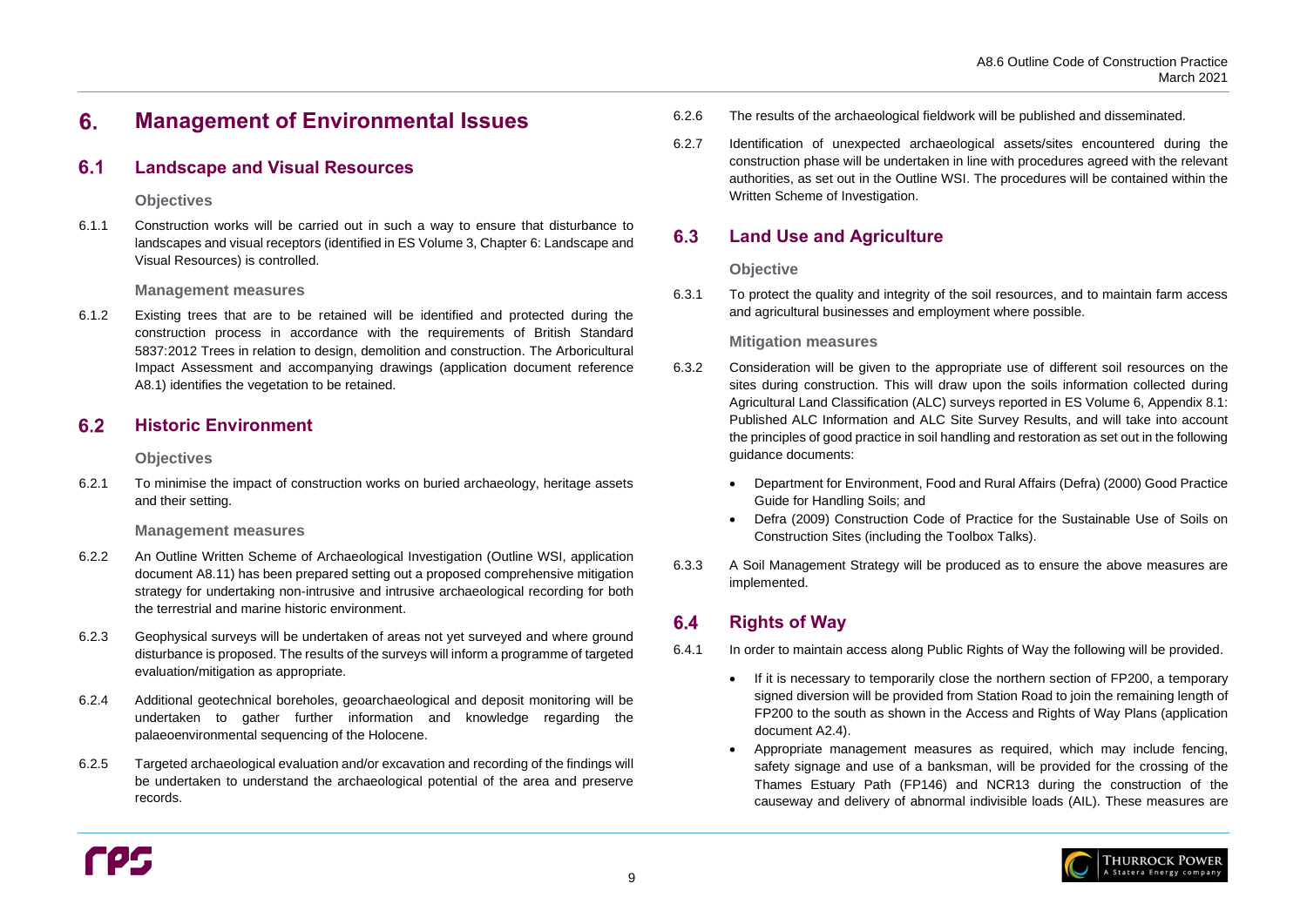

required to manage the interface of pedestrians/cyclists and construction traffic and are set out in the Outline CTMP for the project.

#### <span id="page-13-0"></span>6.5 **Onshore Ecology**

- 6.4.2 Prior to construction, those parts of Walton Common within the Order Limits will be deregistered, removing the right of public access. Exchange Common Land will be established to the north of the railway. Public access to it will be via Parsonage Common and via a new permissive path to be established between Fort Road and the Exchange Common Land.
- 6.4.3 Access will be available to the Exchange Common Land from Coopers Shaw Road from the start of construction and in addition, from Fort Road and the planned footbridge before commercial operation of the plant.

### **Objectives**

6.5.1 To minimise the impact of construction works on protected species and designated sites and to minimise the loss of nature conservation features such as hedgerows and mature trees.

### **Management plans**

- 6.5.2 The measures in the Outline EMP (application document A8.7) will be implemented prior to, during and post construction of proposed development.
- 6.5.3 The Outline EMP will be updated as required during the Examination Period to reflect further consultation with key stakeholders. A detailed EMP will be prepared during the detailed design process (post consent) based on the principles of the Outline document and will be agreed with Natural England and where necessary the Environment Agency, prior to construction.
- 6.5.4 The Outline EMP covers measures for habitats and protected or otherwise notable species in detail for the following categories (amongst other things):
	- Pre-construction measures and surveys;
	- Construction measures;
	- Post construction measures.

### **Management measures**

### *Pre-construction Surveys*

- 6.5.5 Pre-construction surveys, informed by existing data for protected species, will be carried out to identify potential changes in baseline conditions. These surveys will be undertaken within 12 months prior to the commencement of construction works. Surveys may need to be undertaken over several months in order to collate sufficient data to inform a licence application and any associated mitigation strategies outlined in this Outline CoCP and the Outline EMP (application document A8.7).
- 6.5.6 Should the 12-month survey/activity period lapse between pre-construction surveys and the commencement of works, the need to repeat surveys will be assessed by an appropriately experienced ecologist. Should surveys confirm a change in baseline conditions, which result in the need for a protected species licence, a licence will be obtained prior to the commencement of works in that area.
- 6.5.7 Where reptile habitat is required to be cleared for construction, a detailed method statement will be developed in order to help ensure the protection of these species. The method statement will include detailed pre-construction measures designed to ensure that impacts on reptiles are minimised, through relocation of animals from the works area and an adjacent buffer zone and post-construction habitat reinstatement. The method statement will include post-construction habitat restoration and management requirements.
- 6.5.8 Where trees, hedgerows or scrub, of potential value to nesting birds, are required to be cleared for construction, clearance will be undertaken outside of the bird breeding season, which is 14 February to 31 August inclusive, to prevent disturbance to nesting birds where possible. However, if this is not practicable, habitat will be surveyed prior to clearance by the Ecological Clerk of Works (ECoW). No habitat containing an active nest will be removed or disturbed, and measures will be set in place to protect the nest until the young birds have fully fledged and left the nest. Measures may include the establishment of 5 m wide buffer zones in which heavy vehicles will not be tracked and the storage of vehicles, equipment, machinery and soil storage will be prohibited. Works in the buffer zone will be delayed until the ECoW has confirmed the young birds have fully fledged and left the nest.
- 6.5.9 A pre-construction badger survey of the works area and 30 m buffer zone will be undertaken in order to locate any potential new active setts that could cause a constraint to construction. If mitigation cannot be carried out to protect any setts as required under legislation, then a Natural England licence to close or disturb the sett will be required. The licence will be obtained prior to the commencement of works as necessary.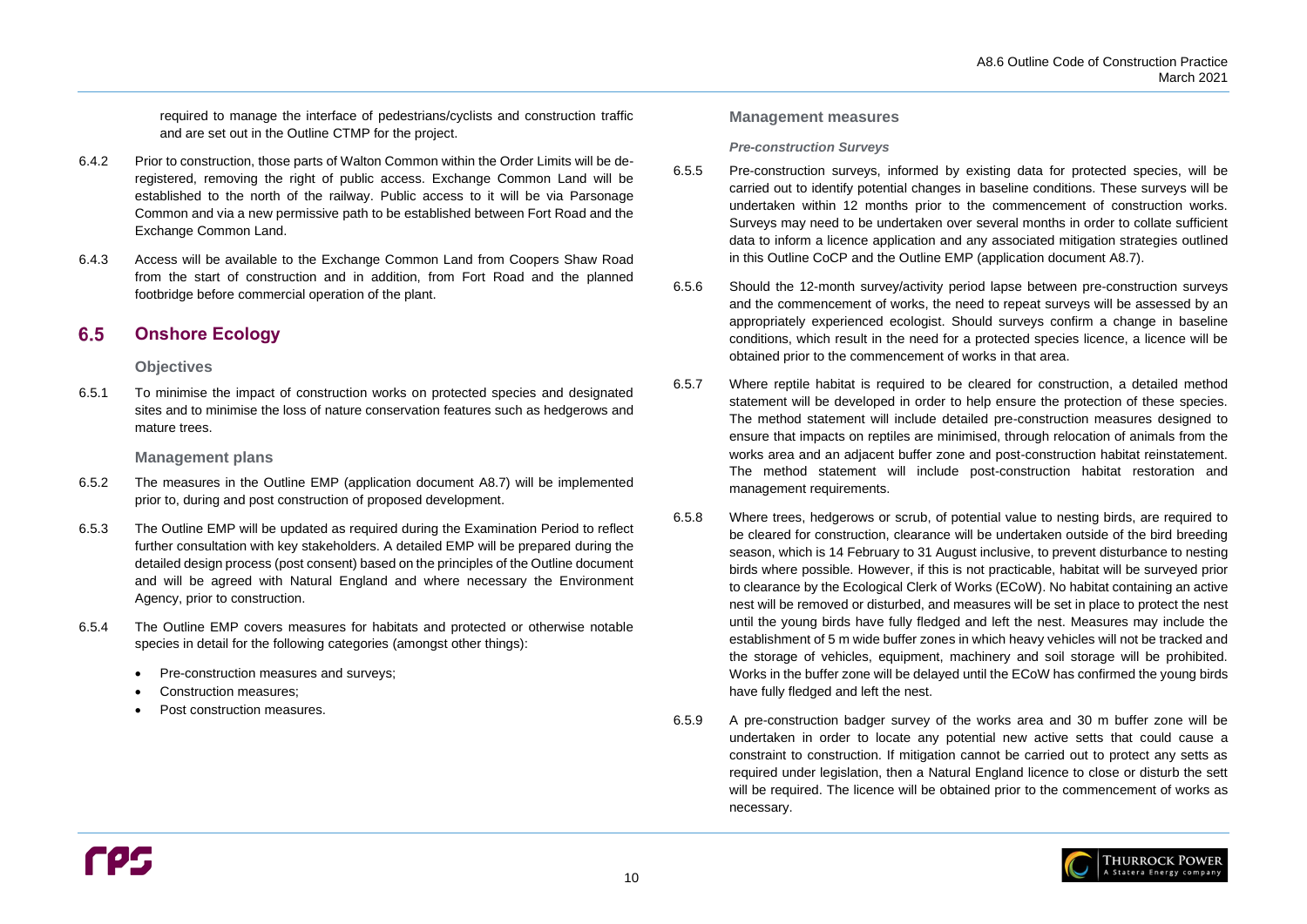6.5.10 Taking into account the mobile nature of water voles, pre-construction surveys will be undertaken to confirm the presence/absence of water voles along all watercourses of potential value to water voles. A Natural England licence would be obtained for works that affect water vole habitat.

### *General Measures*

- 6.5.11 An ECoW will be present on site to oversee enabling works and construction where necessary. The ECoW will be a suitably experienced professional ecologist. The ECoW will review results of protected species surveys prior to the commencement of works and will contribute to all relevant construction method statements.
- 6.5.12 All ecology works described in this document and Outline EMP (application document A8.7) will be carried out under the guidance of the ECoW. All site workers will be informed of the role of the ECoW.
- 6.5.13 Site induction and toolbox talks will include mitigation requirements included in this Outline CoCP and in the Outline EMP (application document A8.7).
- 6.5.14 Vehicle speeds will be restricted to 15mph within the working corridor to minimise disturbance to various species.
- 6.5.15 In accordance with Sectio[n 6.9,](#page-17-0) appropriate and adequate measures will be set in place to ensure appropriate levels of dust control to ensure, as far as practicable, that no significant off-site dust effects will occur. Section [6.11,](#page-19-1) outlines pollution prevention measures that will be implemented to protect watercourses.
- 6.5.16 Night working will be avoided where practicable. Where night working is unavoidable, lighting fixtures will be directed away from habitat of value to protected or otherwise notable species, to minimise likely disturbance effects of light spillage.

#### *Species Measures*

6.5.17 Temporary habitat losses adjacent to Low Street Pit Local Wildlife Site where Great Crested Newts (GCN) are present, primarily affects arable land of low or no value to GCN. If practicable, works would be timed to avoid the active GCN season, however if this is not practicable, a GCN licence will be sought to include temporary fencing to exclude GCN from the works area within the vicinity of GCN ponds.

- 6.5.18 To protect reptile species, progressive and careful habitat clearance works such as the gradual strimming of above-ground vegetation such as brambles, rough grass and scrub, will be undertaken in select areas prior to construction, to deter reptiles from the working area where alternative habitat is available to them. Uprooting of vegetation of potential value to hibernating reptiles will be undertaken prior to the commencement of the hibernation period (November to March) to deter reptiles from hibernating in the area.
- 6.5.19 Method statements will include pre-construction measures to deter water voles from the working area and the establishment of an adequate buffer zone (i.e. up to 15 m where favourable habitat is present). Measures could potentially include:
	- Removal of channel and bank-side vegetative cover, up to a minimum of 1.5 m inland from the top of the bank between mid-February and early April;
	- The potential capture and translocation of water voles from working areas by an appropriately qualified and experienced ecologist;
	- A destructive search of water vole burrows within the working corridor under the watching brief of an appropriately qualified and experienced ecologist; and
	- Measures to protect sections of watercourses and ditches which will not be directly impacted.
- 6.5.20 Works will be conducted in accordance with Natural England guidance, which states that "*for summer works, vegetation removal should be carried out for a two-week period prior to development. Winter works should either carry out the mitigation in September and maintain unsuitable habitat until the works commence, or in the event of an emergency, trapping and vole proof fencing may have to be employed*" (Arnott, 2001). Works will also take into account best practice guidelines published in Strachan *et al.* (2011).

#### *Biosecurity and invasive species*

- <span id="page-14-0"></span>6.5.21 The main risk is associated with the spread of invasive species in aquatic habitats (including vectors for disease), between watercourses or waterbodies. Measures to control the spread of invasive plants, where these have been identified, will include the following:
	- Ensuring vehicle tyres and wheel arches are cleared of mud, plants and other another;
	- Leaving removed material on site; and
	- incidents) all equipment that might come into contact with water.

organic material before moving from one site of the proposed development to

• Cleaning boots and disinfecting (away from ditches to prevent potential pollutant

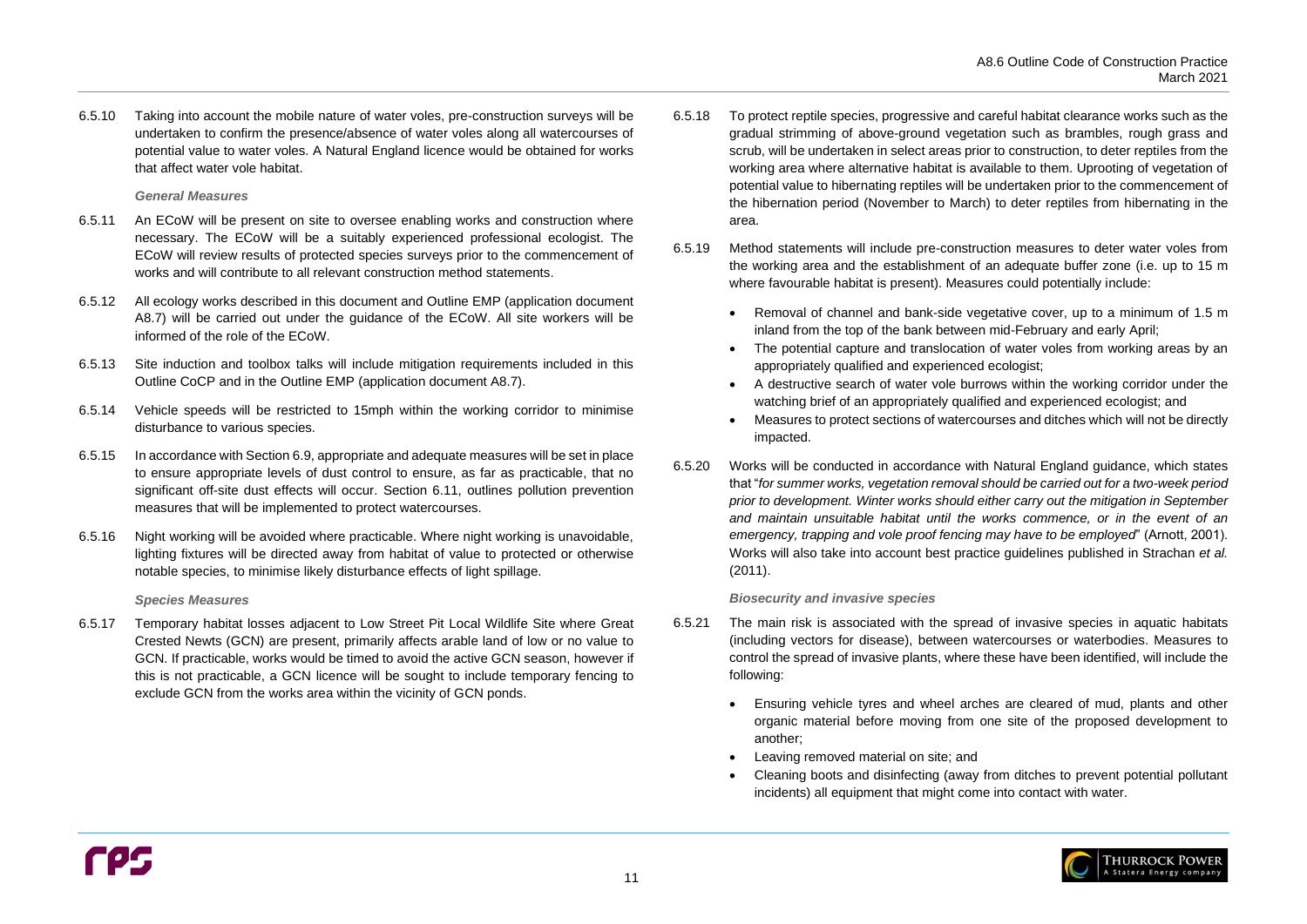

#### <span id="page-15-0"></span> $6.6$ **Marine Environment**

6.5.22 Appropriate measures will also be adopted when working in the vicinity of invasive terrestrial plants, if any are found. Where necessary, works will be supervised by the ECoW. Known locations of invasive plant species will be marked on site and vehicle movements restricted in the vicinity of these locations. Any spoil containing or likely to contain invasive plant material will be stored separately from non-contaminated spoil, and treated as appropriate, with the adopted control measures.

- 6.6.2 Site induction and toolbox talks will include mitigation requirements included in this CoCP and in the Outline EMP (application document A8.7) to help ensure adherence to the ecological mitigation strategy and protection of habitats and species of nature conservation interest.
- 6.6.3 All works will be carried out taking full account of legislative requirements and EA guidance.
- 6.6.4 Measures relating to pollution prevention are set out in Section [6.11,](#page-19-1) based on ES Volume 3, Chapter 15: Hydrology and Flood Risk. Measures include the provision of pollution incident response measures as part of the emergency planning (see Section [4.9\)](#page-9-4) and a drainage management plan to minimise potential pollution effects.
- 6.6.5 Biosecurity measures outlined in paragraphs [6.5.21](#page-14-0) and 6.5.22 will be implemented where relevant to minimise risk of spread of marine invasive and non-native species. Further measures specific to the Marine Environment may include:
	- the use of clean rock and aggregate for the construction of the causeway;
	- an appropriate construction methodology and control measures to prevent the spillage of concrete into the marine environment during the construction of the causeway;
	- the maintenance of dredging plant to reduce the risk of oil or fuel spillages when working in the foreshore; and
	- the selection of materials appropriate for use in or near water.

### **Objectives**

6.6.1 To minimise impacts to marine environment as a result of construction works seaward of Mean High-Water Springs (MHWS) for the proposed Thurrock Flexible Generation Plant causeway and associated works within the tidal Thames Estuary.

### **Management measures**

#### <span id="page-15-1"></span>6.7 **Traffic and Transport**

6.7.6 If deemed necessary by the relevant Local Highway Authority, where routine HGV vehicle movements are generated, e.g. during groundworks, the supplier will be requested to maintain a log, the purpose of which is to demonstrate compliance with following prescribed accesses off the A road network and delivery times in accordance with this CoCP (or any other agreed variances).

- 6.6.6 Works in the marine environment to construct the causeway and the berth will be undertaken in accordance with the requirements set by the Marine Management Organisation (MMO) and the Port of London as appropriate.
- 6.6.7 Up to 60 barge deliveries will be used for delivery to the causeway, as assessed in the Environmental Statement.

### **Objectives**

6.7.1 To carry out construction works in such a way that maintains highway safety and avoids or minimises adverse effects on local communities and highway users.

## **Management plans**

- 6.7.2 Prior to the commencement of construction traffic movements, a CTMP and a CWTP for the construction of the generation plant will be prepared in accordance with the Outline CTMP (application document A8.9) and Outline CWTP (application document A8.10) which accompany the application for development consent. The purpose of the CTMP is to document measures to manage construction traffic in accordance with the wider principles established in this Outline CoCP. The CWTP will include management measures specific to construction workers to mitigate transport impacts associated with the proposed development.
- 6.7.3 The CTMP will ensure that all construction traffic follows pre-prescribed routing, to avoid impacts on the wider network and conflicts with local users.
- 6.7.4 The CWMP will minimise the number of journeys on the local highway network by single occupancy private car, and therefore, limit the impact of congestion on local users and the environment.
- 6.7.5 All delivery contractors and construction staff will be instructed to use the construction access route in compliance with the CTMP and CWTP for all stages of the construction works by way of a condition of supply contracts.

### **Management measures**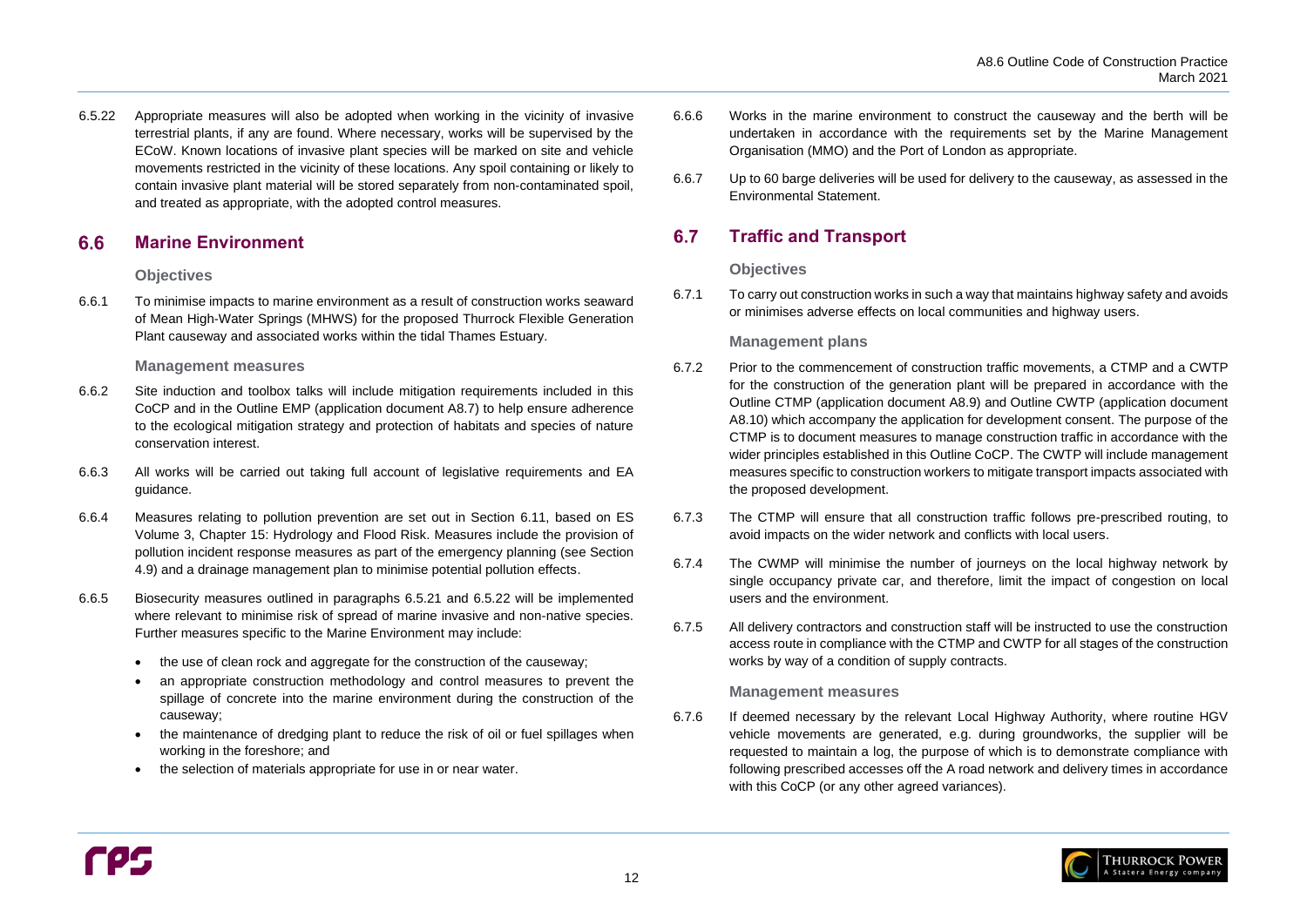

- 6.7.7 Along with other measures to minimise dust and dirt associated with the movement of construction vehicles outlined in Section [6.9,](#page-17-0) to minimise dust effects, where there is a risk of mud being deposited on the road, wheel wash facilities will be provided at each construction site. These may comprise a dry wheel 'wash' facility (rumble grids).
- 6.7.8 Parking facilities will be provided for construction workers to prevent inappropriate parking off-site.
- 6.7.9 Traffic management measures will be put in place at those points where cable trenches are cut across highways or where existing access rights are affected.
- 6.7.10 Local management of vehicle movements will be implemented to minimise the risks of vehicles meeting each other on narrow sections of the roads.

*Site Access*

- 6.7.11 To avoid adverse effects on communities and road users, suitable HGV routes have been identified.
- 6.7.12 Site accesses, junctions to the highway and construction haul routes will be as specified in the Outline CTMP (application document A8.9) and as shown in the Works Plan drawings forming part of the Development Consent Order or as otherwise agreed with Thurrock Council.
- 6.7.13 The design of the HGV access, including visibility standards and, where necessary, temporary speed restrictions on the adjacent highway, will be agreed with the relevant highway authority.
- 6.7.14 The construction site access will comply with the following general principles:
	- Have sufficient areas available at all times for all vehicles to enter and exit in a forward gear;
	- To be accepted into the works area directly without waiting on the highway;
	- Suitable surface finish:
	- Suitable fluming arrangements for any ditches at the side of the road; and
	- Provide for road-sweeping activity in the vicinity of the access.

#### *Reducing vehicle movements*

6.7.15 Where possible, overall vehicle movement generation will be minimised through measures to encourage and promote sustainable travel and transport outlined in the CWTP.

#### <span id="page-16-0"></span>6.8 **Noise and Vibration**

- 6.7.16 Load sizes and vehicle usage will be monitored, and where possible, load and delivery consolidation to construction sites using alternative vehicles. The re-use of HGVs will be encouraged, where possible, such as backloading. Local suppliers will be used where practical to minimise the distance travelled by HGVs.
- 6.7.17 Where possible the principal contractor should seek to minimise overall vehicle movement generation through measures to encourage and promote sustainable travel and transport, for example by using a minibus to shuttle staff between key pick up locations and the compounds (main compound and secondary compounds).
- 6.7.18 It is expected that a number of loads which will reach the site via HGV will arrive via the Port of Tilbury. This will minimise the number of HGVs on the strategic highway network.

### *Abnormal Indivisible Loads*

6.7.19 A route for AILs has been identified whereby loads will arrive via the proposed jetty causeway on the River Thames and reach the Flexible Generation Plant. AILs will not need to use the highway network.

*Vehicle breakdowns and emergency events* 

6.7.20 In the event of a major incident in the local area that requires good accessibility along the road network, or in the event of road closures following an incident, the emergency services can direct construction vehicles to make use of alternative routes. In certain circumstances the emergency services may wish to restrict the volume of traffic in the road network. Under such circumstances, the principal contractor may instruct the temporarily delay or cancellation of deliveries to reduce the burden on the wider highway network.

### *Coordination with other developments*

6.7.21 Thurrock Power will liaise with the Local Highway Authority and other major projects, such as Tilbury 2 and the Lower Thames Crossing (should that be consented) to manage combined construction (or operational, in the case of the port) traffic.

### **Objective**

6.8.1 To control and limit the noise and vibration levels generated by the construction of the proposed development, so far as reasonably practicable to minimise disturbance to sensitive receptors.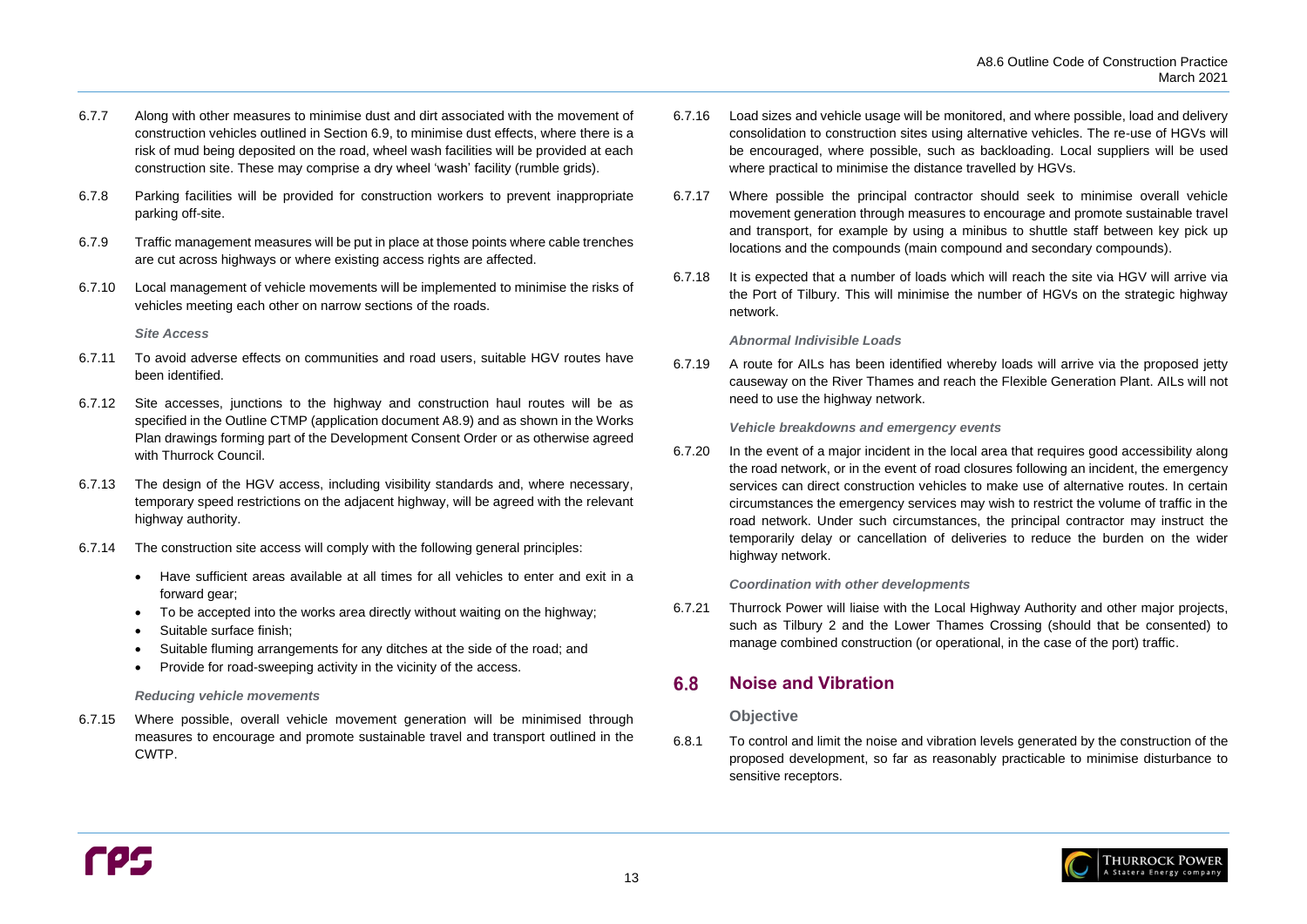### **Mitigation measures**

#### <span id="page-17-0"></span>**Air Quality** 6.9

- 6.8.2 To manage noise and vibration generating activities, all works will be carried out in accordance with the following principles:
	- Best Practicable Means (BPM), for example the use of quieter alternative methods, plant and/or equipment, where reasonably practicable; the use of site hoardings, enclosures, acoustic barriers, portable screens and/or screening of noisier items of plant, where reasonably practicable; and maintaining and operating all vehicles, plant and equipment in an appropriate manner, to ensure that extraneous sound from mechanical vibration, creaking and squeaking is kept to a minimum.
	- Where required, construction noise management measures for specific construction activities will be agreed with Thurrock Council prior to the start of construction and set out in the final CoCP.
	- As outlined in Section [4.1,](#page-8-1) normal construction working hours will be Monday to Friday 08:00-18:00 and Saturday 08:00-13:00 unless otherwise agreed with Thurrock Council. No Sunday, bank holiday or night working is proposed except where certain activities cannot be interrupted and require 24-hour working.

### **Objective**

6.9.1 To minimise the generation of dusts near sensitive receptors during construction and to facilitate community engagement and a proactive approach to complaints regarding nuisance dusts.

### **Mitigation measures**

- 
- Make the complaints log available to the local authority when asked.
- action taken to resolve the situation in the log book.

6.9.2 These are based on the 'highly recommended' and 'desirable' (indicated by a \*) mitigation measures recommended in the Institute of Air Quality Management (IAQM) dust guidance (IAQM, 2014) and are subject to refinement based on practical experience obtained during construction on site.

#### *Communications*

- Develop and implement a stakeholder communications plan that includes community engagement before work commences on site.
- Display the name and contact details of person(s) accountable for air quality and dust issues on the site boundary. This may be the environment manager/engineer or the site manager.
- \*Display the head, regional or local office contact information.

#### *Dust Management*

• \*Develop and implement a Dust Management and Monitoring Plan (DMMP), which inspections.

may include measures to control other emissions, approved by the local authority. The level of detail will depend on the risk and should include, where relevant, the 'highly-recommended' measures in the IAQM guidance. The 'desirable' measures may be included as appropriate for the site. The DMMP will include visual

### *Site Management*

• Record all dust and air quality complaints, identify cause(s), take appropriate measures to reduce emissions in a timely manner, and record the measures taken.

• Record any exceptional incidents that cause dust and/or abnormal air emissions, based on the environmental manager's judgement, either on- or off-site, and the

### *Monitoring*

○ \*Undertake daily on-site and off-site inspection, where receptors (including roads) are nearby (within 100m of the site boundary) and along access roads for up to 500m, to monitor dust, record inspection results, and make the log available to the local authority when asked. This should include regular checks of surfaces such as street furniture, cars and window sills within 100 m of the

- Visual Checks:
	- site boundary, including a photographic record.
	- authority when asked.
	- dust are being carried out and during prolonged dry or windy conditions.
- Quantitative Monitoring:
	-

○ \*Carry out regular site inspections to monitor compliance with the DMMP, record inspection results, and make an inspection log available to the local

○ Increase the duration of site inspections by the person accountable for air quality and dust issues on site when activities with a high potential to produce

○ The principal method of monitoring will be the log of daily visual inspections during construction hours. The need for any additional dust deposition, dust flux, and/or real-time PM<sup>10</sup> continuous monitoring will be confirmed in the DMMP subject to assessment of dust risk from specific construction activities and areas to be determined in detail at the time of preparing the DMMP..

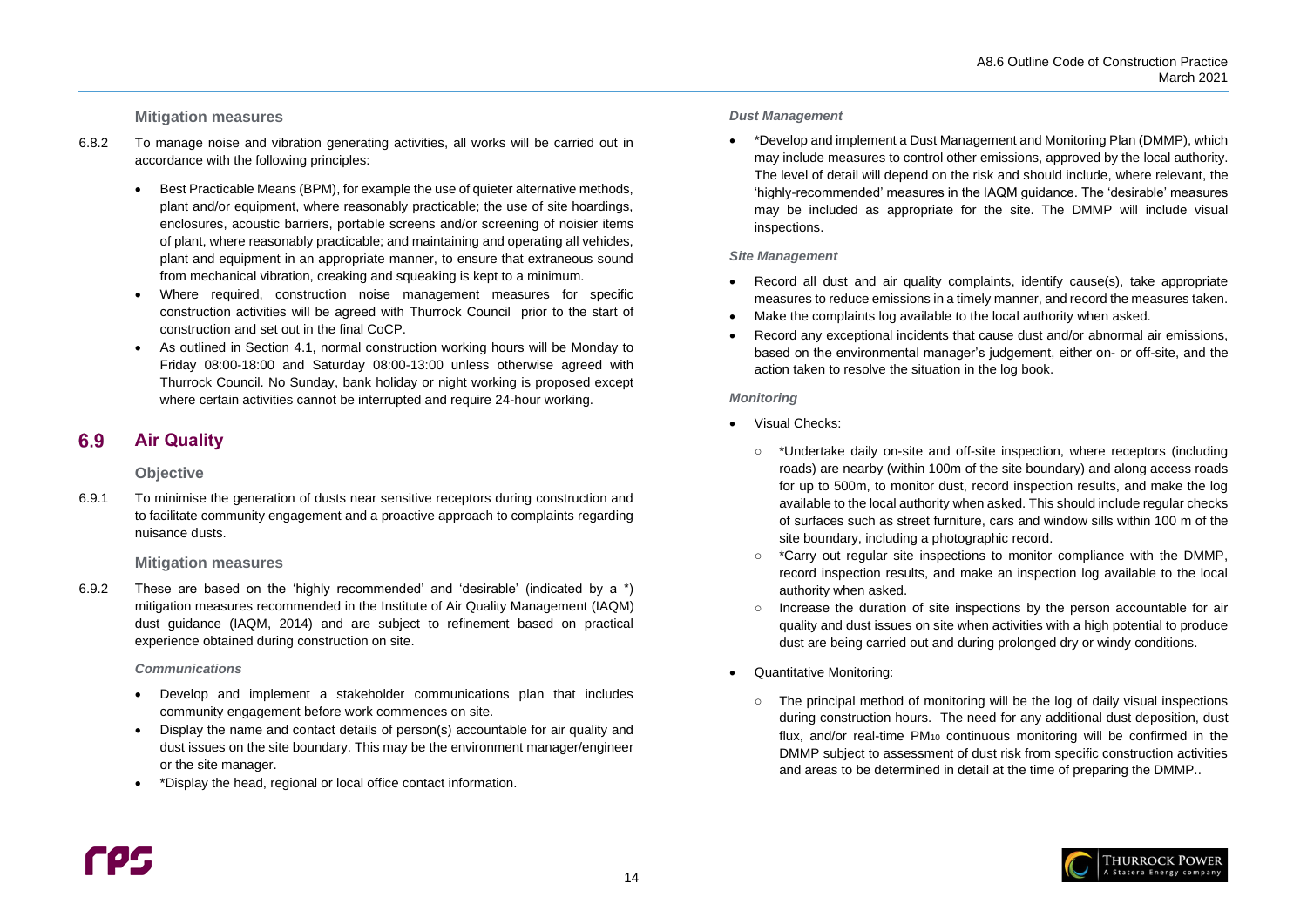### *Preparing and maintaining the site*

- Plan site layout so that machinery and dust causing activities are located away from receptors, as far as is possible.
- Enclose specific operations where there is a high potential for dust production and the site is active for an extended period.
- Avoid site runoff of water or mud.
- Keep site fencing, barriers and scaffolding clear.
- Remove materials that have a high potential to produce dust from site as soon as practical, unless being re-used on site.
- Cover, seed or fence stockpiles to prevent wind whipping in dry conditions.

#### *Operating vehicle/machinery and sustainable travel*

- \*Ensure all vehicles switch off engines when stationary no idling vehicles.
- \*Avoid the use of diesel- or petrol-powered generators and use mains electricity or battery powered equipment where practicable.
- \*Impose and signpost a maximum-speed-limit of 15 mph on surfaced and 10 mph on un-surfaced haul roads and work areas (if long haul routes are required these speeds may be increased with suitable additional control measures provided, with the agreement of the local authority, where appropriate).
- Produce a Construction Logistics Plan to manage the sustainable delivery of goods and materials.
- \*Implement a Travel Plan that supports and encourages sustainable travel (public transport, cycling, walking, and car-sharing).

#### *Construction Operations*

- Only use cutting, grinding or sawing equipment fitted or in conjunction with suitable dust suppression techniques such as water sprays or local extraction (e.g. suitable local exhaust ventilation systems).
- Ensure an adequate water supply on the site for effective dust/particulate matter suppression/mitigation, using non-potable water where possible and appropriate.
- Use enclosed chutes and conveyors and covered skips.
- Minimise drop heights from conveyors, loading shovels, hoppers and other loading or handling equipment and use fine water sprays on such equipment where appropriate.
- Ensure equipment is readily available on site to clean any dry spillages and clean up such spillages as soon as reasonably practicable after the event using wet cleaning methods where practical.

#### *Waste management*

• Avoid bonfires and burning of waste materials.



#### *Measures specific to earthworks*

• \*Re-vegetate earthworks and exposed areas/soil stockpiles to stabilise surfaces

• \*Use Hessian, mulches or trackifiers where it is not possible to re-vegetate or cover

- as soon as practicable.
- with topsoil, as soon as practicable.
- at once.

• \*Where practicable, only remove the cover in small areas during work and not all

#### *Measures specific to construction*

• Ensure sand and other aggregates are stored in bunded areas and are not allowed to dry out, unless this is required for a particular process, in which case ensure

- \*Avoid scabbling (roughening of concrete surfaces) if possible.
- that appropriate additional control measures are in place.
- escape of material and overfilling during delivery.
- and stored appropriately to prevent dust.

• \*Ensure bulk cement and other fine powder materials are delivered in enclosed tankers and stored in silos with suitable emission control systems to prevent

• \*For smaller supplies of fine powder materials ensure bags are sealed after use

### *Measures specific to trackout*

• Use water-assisted dust sweeper(s) on the access and local roads, to remove, as

• Ensure vehicles entering and leaving sites are covered to prevent escape of

• Inspect on-site haul routes for integrity and instigate necessary repairs to the

• Record all inspections of haul routes and any subsequent action in a site log book. • Install hard surfaced haul routes where practicable, which are regularly damped down in dry weather with fixed or mobile sprinkler systems, or mobile water

- necessary, any material tracked out of the site.
- Avoid dry sweeping of large areas.
- materials during transport.
- surface as soon as reasonably practicable.
- 
- bowsers and regularly cleaned.
- dust and mud prior to leaving the site where reasonably practicable).
- facility and the site exit, wherever site size and layout permits.
- Access gates to be located at least 10 m from receptors where possible.

• Implement a wheel washing system (with rumble grids to dislodge accumulated

• Ensure there is an adequate area of hard surfaced road between the wheel wash

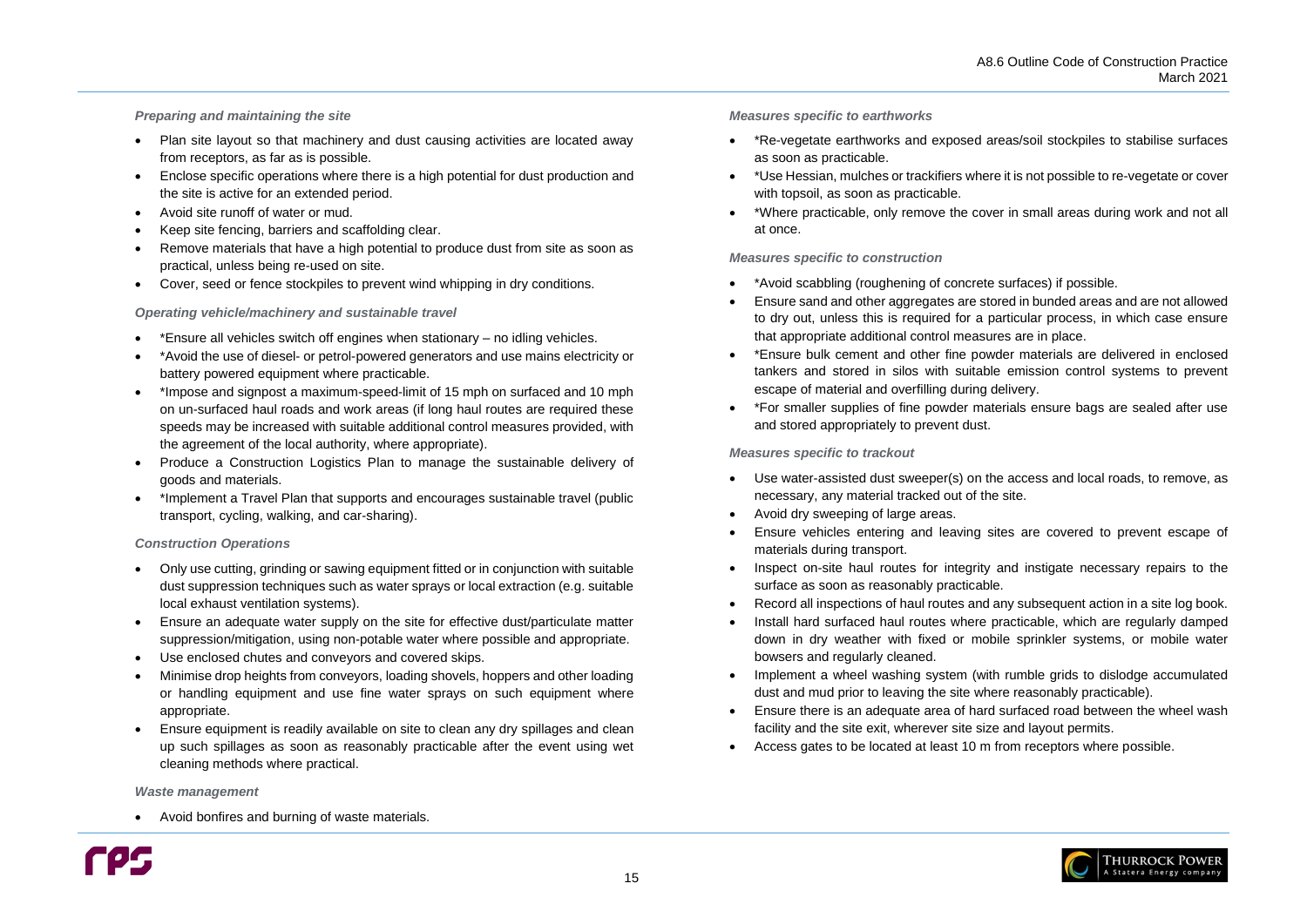#### <span id="page-19-0"></span>**Climate Change**  $6.10$

### **Objectives**

6.10.1 To minimise as far as reasonably practicable effects to climate as a result of greenhouse gas (GHG) emissions generated during the construction phase.

### **Management measures**

#### <span id="page-19-1"></span>**Hydrology and Flood Risk** 6.11

- 6.10.2 The primary impact of GHG emissions generated during the construction period would be as a result of embodied carbon within construction materials used such as concrete and steel, i.e. the indirect GHG emissions generated from the supply chain in the production of those materials. Direct GHG emissions produced during the construction phase will include on site fuel consumption and emissions form construction plant.
- 6.10.3 Measures to reduce construction plant and site vehicle GHG emissions, as far as reasonably practicable, will include the following:
	- Vehicle engines will be switched off when stationary;
	- Mains electricity or battery powered equipment will be used instead of diesel- or petrol-powered equipment/generators, where feasible;
	- Re-use materials on site, as far as reasonably practicable, to minimise the number of vehicle deliveries and thus limit vehicle emissions;
	- Seek a reduction on the total materials required and hence embodied carbon through lean/efficient design;
	- Specify materials with low embodied carbon (e.g. based on data in the Building Research Establishment (BRE) Green Guide to Specification or product environmental product declarations (EPDs));
	- Source materials locally, where possible, to reduce transport GHG emissions; and
	- Consider use of an established methodology such as PAS2080 (Carbon Management in Infrastructure) (BSI, 2016) and/or life-cycle analysis to guide lowcarbon design and construction, set a feasible reduction target and quantify its achievement.

Prevent surface water being affected during earthwork operations. No discharge to surface watercourses will occur without permission from the EA; ○ Wheel washers and dust suppression measures to be used as appropriate to

○ Regular cleaning of roads of any construction waste and dirt to be carried out; A construction method statement to be submitted for approval by the

## **Objective**

6.11.1 To minimise the risk of surface water flooding during the construction phase, to prevent pollution of surface watercourses and to minimise the impact on local surface water features.

### **Management measures**

### *Best practice guidance*

• EA Pollution Prevention Guidance, which have been withdrawn. However, still

○ EA (2014a) Pollution Prevention Guidance Note 6: Pollution Prevention ○ EA (2014b) Pollution Prevention Guidance Note 5: – Working in, near or liable

• CIRIA (2001) Control of Water Pollution from Construction Sites – Guidance for

- 6.11.2 Construction work would be undertaken in accordance with the following guidance:
	- Defra and EA (2018) guidance for discharges to surface water and groundwater: environmental permits;
	- EA and Defra (2019) Flood risk activities: environmental permits;
	- Defra and EA (2015) (updated in 2018) Oil storage regulations for businesses;
	- provide useful best practice guidance:
		- Guidelines Working at Construction and Demolition Sites;
		- to affect watercourses;
	- Consultants and Contractors;
	- CIRIA (2015a) SuDS Manual, including the following measures:
		-
		- prevent the migration of pollutants;
		-
		- responsible authority;
	- CIRIA (2015b) Environmental good practice on site guide;
	- technical guidance;
	- guide;
	- Defra and EA (2005) Flood Risk Assessment Guidance for New Development, Phase 2.

• CIRIA (2006a) Control of water pollution from linear construction projects:

• CIRIA (2006b) Control of water pollution from linear construction projects: site

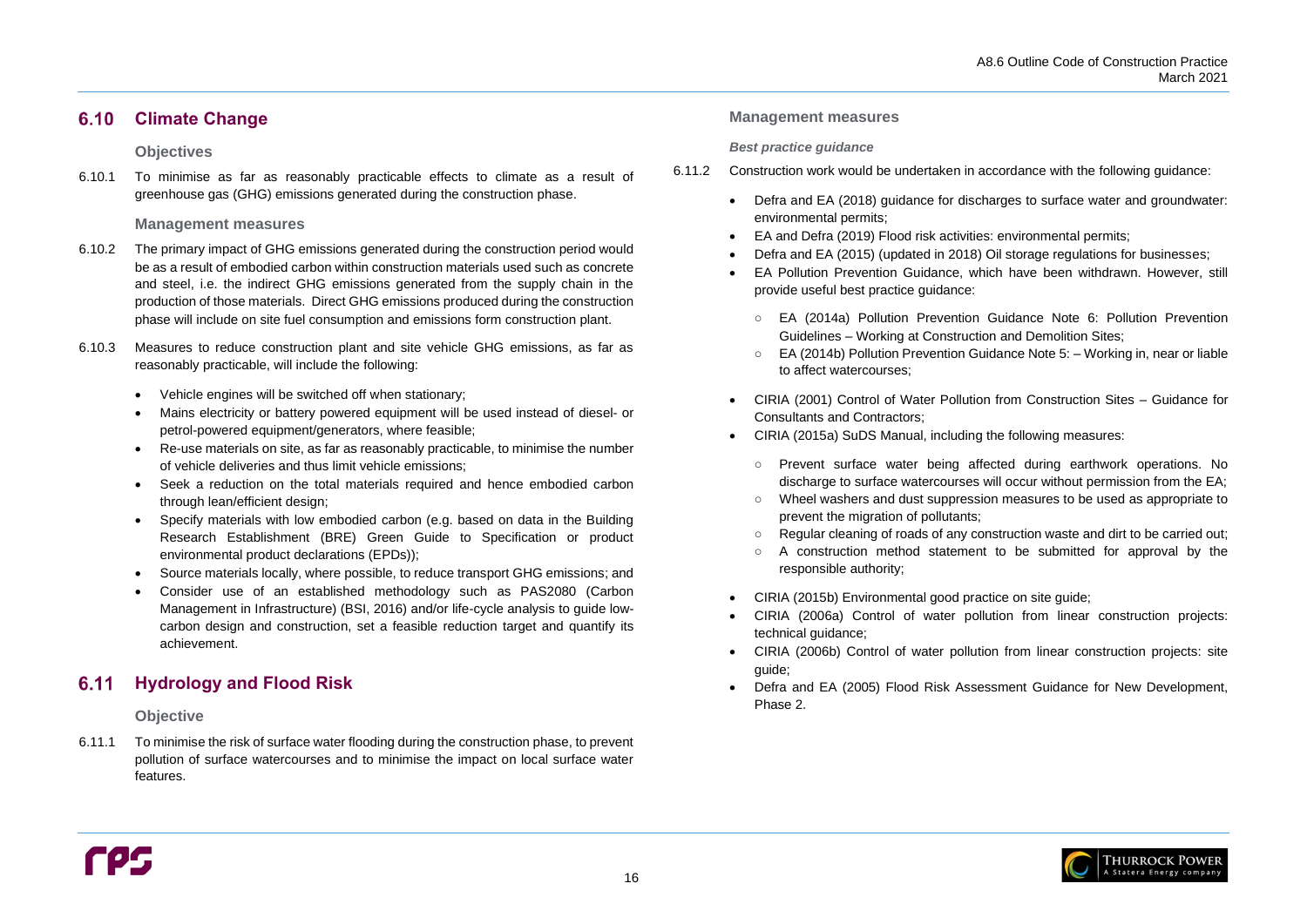

#### *Pollution prevention measures*

- 6.11.3 As outlined in paragraph [6.12.8,](#page-21-1) refuelling of machinery will be undertaken within designated areas where spillages can be easily contained. Machinery will be routinely checked to ensure it is in good working condition. Any tanks and associated pipe work containing oils and fuels will be double skinned and be provided with intermediate leak detection equipment.
- 6.11.4 The following specific mitigation measures for the protection of surface water during construction activities will be implemented:
	- A briefing for all staff highlighting the importance of water quality, the location of watercourses and pollution prevention measures will be included within the site induction;
	- Areas with prevalent run-off will be identified and drainage actively managed, e.g. through bunding and / or temporary drainage;
	- Areas at risk of spillage, such as vehicle maintenance areas and hazardous substance stores (including fuel, oils and chemicals) will be bunded and carefully sited to minimise the risk of hazardous substances entering the drainage system or the local watercourses. Additionally, the bunded areas will have impermeable bases to limit the potential for migration of contaminants into groundwater in the event of any leakage / spillage. Bunds used to store fuel, oil etc. will have a 110% capacity of the volume of fuel, oil etc. to be stored;
	- Disturbance to areas close to watercourses will be reduced to the minimum necessary for the work;
	- Excavated material will be placed in such a way as to avoid any disturbance of areas near to the banks of watercourses and any spillage into the watercourses;
	- Construction materials will be managed in such a way as to effectively minimise the risk posed to the aquatic environment; and
	- Plant machinery and vehicles will be maintained in a good condition to reduce the risk of fuel leaks.
- 6.11.5 Measures to manage surface runoff will include the use of settling tanks or ponds to remove sediment, installation of a hydraulic brake and the installation of pre-installed culvert (flume) pipes in the watercourse under the construction accesses and haul road. The pipe would be of suitable size to accommodate the water volumes and flows, or temporary bridging may be installed. The accesses and haul roads would be removed at the end of the construction programme and measures would be implemented to ensure that watercourses, including their banks, are reinstated to their previous condition where possible.

#### <span id="page-20-0"></span> $6.12$ **Geology, Hydrogeology and Land Contamination**

- 6.11.6 Specific measures to avoid bentonite breakout will be specified in the method statements the relevant works. General site management principles will include checking sealed areas checking for breakout. If detected, works in the immediate vicinity will be stopped and the spill contained and removed.
- 6.11.7 In terms of flood defence, the existing tidal defence will maintain the current standard of protection with crest levels for embankments and tidal doors set to equal existing defence levels during the period of construction.
- 6.11.8 Measures will be implemented to ensure that the risk of flooding is not increased during construction. Temporary construction compound(s) will be constructed using permeable material underlain by a permeable geotextile membrane, Surface water runoff will be intercepted via a temporary drainage system. The system will manage surface runoff from the construction compound in terms of both flow rate and water quality in accordance with local policies.
- 6.11.9 In terms of the gas pipeline and underground cable crossings, all major watercourses will be crossed using trenchless techniques. Access roads and temporary crossings required for vehicular access during construction will provide culverts to maintain existing ditch flows. A method statement for the proposed crossing methodologies will be developed during the detailed design stage.

### **Objectives**

6.12.1 To protect the underlying secondary and principal aquifers in terms of groundwater quality and flow and to mitigate potential adverse effects to human receptors from potential sources of contamination.

### **Management measures**

- 6.12.2 Good environmental practices will be implemented during the construction phase based on current legal responsibilities and guidance on good environmental management in: CIRIA C532 Control of Water Pollution from Construction Sites – Guidance for Consultants and Contractors (2001); and CIRIA C648 Control of Water Pollution from Linear Construction Projects (2006).
- 6.12.3 Further site investigation will be undertaken post consent and prior to the commencement of the construction phase. The scope of the investigation will be based on the findings of Appendix 16.1: Phase 1 Preliminary Risk Assessment and will include ground gas monitoring and groundwater sampling/ monitoring as appropriate.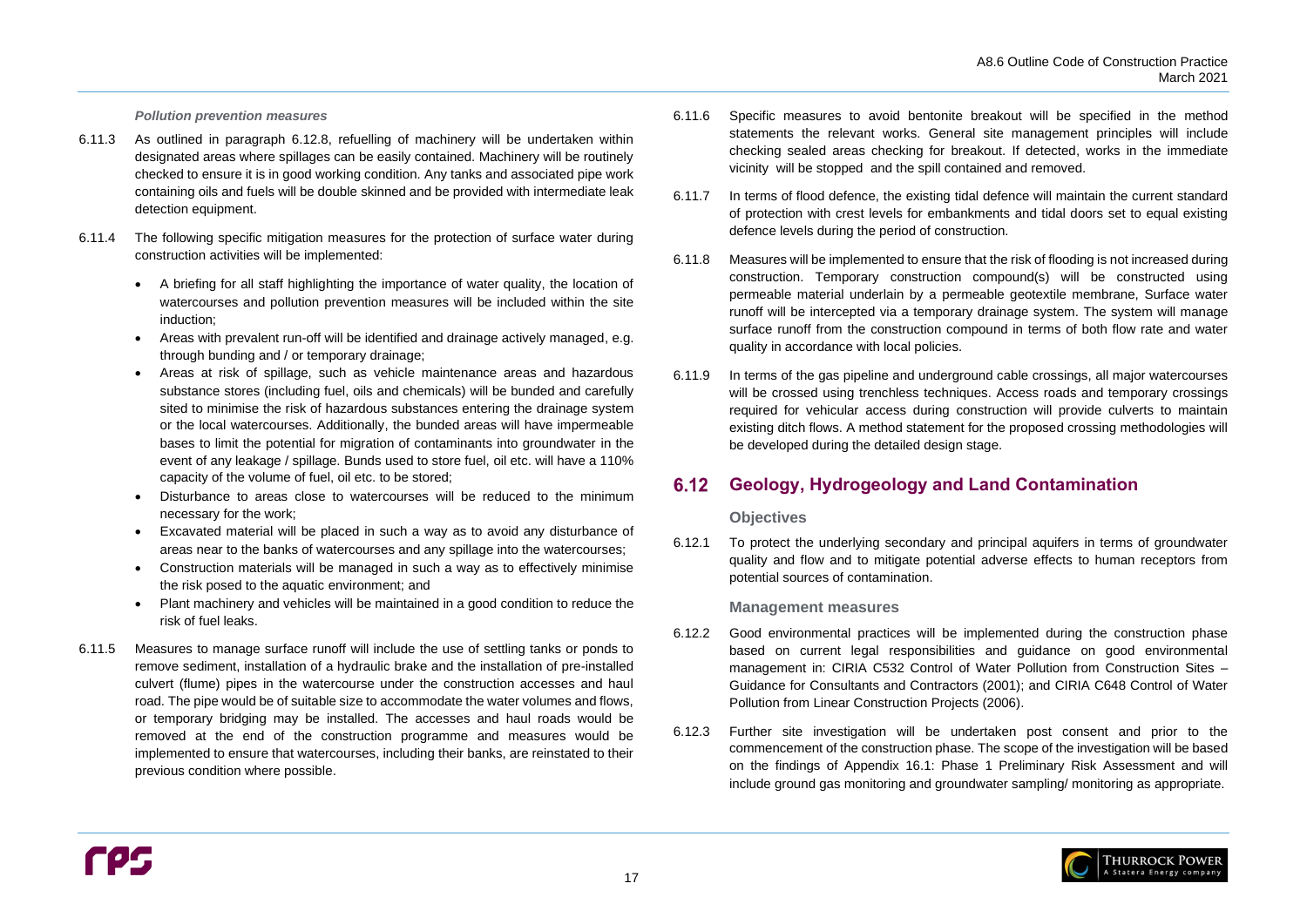

- 6.12.4 Based on the findings of the site investigation, a remediation strategy will be prepared to address any areas of ground or groundwater contamination assessed as requiring remediation. Where necessary, a piling risk assessment/dewatering risk assessment will be undertaken as part of the remediation strategy. The assessment will be undertaken in accordance with relevant EA guidance, including Piling and Penetrative Ground Improvement Methods on Land Affected by Contamination: Guidance on Pollution Prevention (National Groundwater & Contaminated Land Centre report NC/99/73, May 2001.
- 6.12.5 A written scheme will be prepared to deal with any previously unidentified contamination of land or groundwater discovered during construction. This will include briefing site personnel to be vigilant for any unusual visual or odorous characteristics of soils and groundwater.
- 6.12.6 Sources of silt and contaminated water will be mitigated as far as practicable by implementing the following measures:
	- Minimise dewatering and pumping of excavations and subsequent disposal of water;
	- Minimise runoff from exposed ground and stockpiles;
	- Minimise runoff from plant and wheel washing;
	- Avoidance of fuel spillages;
	- Use appropriate waste storage and disposal measures.
- 6.12.7 Measures to prevent and control spillage of oil, chemicals and other potentially harmful liquids will be implemented. Appropriate storage and handling of materials and products will be provided and will include for example:
	- Designated areas for the unloading, storage and handling of materials and products will be clearly marked;
	- Avoidance of oil storage within 50 metres of a spring, well or borehole;
	- Avoidance of oil storage within 10 metres of a watercourse;
	- Avoidance of oil storage where oil could run over hard ground into a watercourse;
	- Secondary containment system that can hold at least 110% of the oil volume stored; and
	- Avoidance of storage of oil in areas at risk of flooding, unless fully protected.

#### <span id="page-21-0"></span> $6.13$ **Management of Construction Waste**

- <span id="page-21-1"></span>6.12.8 In accordance with The Control of Pollution (Oil Storage) (England) Regulations 2001, refuelling of machinery will be undertaken within designated areas where spillages can be easily contained. Machinery will be routinely checked to ensure it is in good working condition; and any tanks and associated pipe work containing oils and fuels will be double skinned and be provided with intermediate leak detection equipment and spill kits.
- 6.12.9 Any leaks or spillages of potentially polluting substances will be contained, collected and then removed from site in an appropriate manner e.g. use of absorbent material, bunding or booms. A pollution incident response plan will be prepared which all site personnel will be required to adhere to (see Section [4.9\)](#page-9-4).
- 6.12.10 Used oils will be disposed of in accordance with Environmental Permitting (England and Wales) Regulations 2016.
- 6.12.11 Construction workers will be provided with appropriate risk assessments, which will address the potential for contaminated soil to be encountered. Appropriate Personal Protective Equipment (PPE) (e.g. disposable coveralls, gloves and particulate/vapour masks) will be provided to protect ground workers in the event that contaminated soils and/or groundwater are encountered.
- 6.12.1 Any construction work required in confined spaces will be undertaken in accordance with the appropriate health and safety controls.

- 6.13.1 Waste generated during the construction process will be managed in accordance with the principles of the waste hierarchy (i.e. avoid, reduce, reuse, recycle, recover, disposal). A Site Waste Management Plan (SWMP) will prepared prior to construction setting out the types and estimated quantities of waste that would be generated from construction. During construction the SWMP will be updated to record the movement of wastes from the site and how it is managed.
- 6.13.2 A dedicated area will be provided on the site to manage and provide temporary storage for waste generated during the construction process. Waste materials will either be separated at source into key materials or off site via a waste contractor. All waste will be transported and managed by appropriately licenced contractors and subject to duty of care.